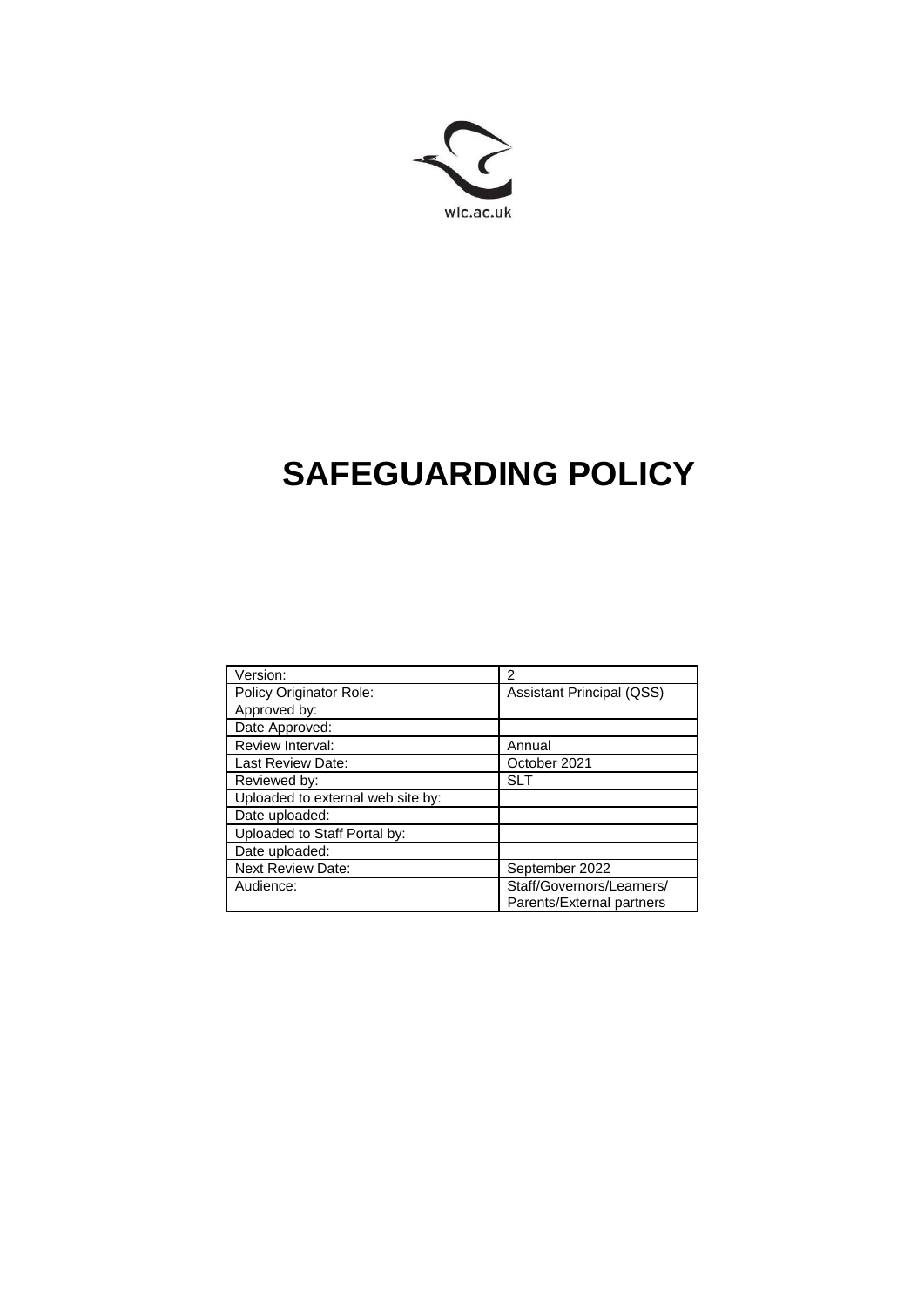# **Table of contents**

| <b>Section</b>                                                          | <b>Description</b>                                                                                                                                                                                                                                                                                                                                                                                                                                                                                                                        | Page           |  |  |
|-------------------------------------------------------------------------|-------------------------------------------------------------------------------------------------------------------------------------------------------------------------------------------------------------------------------------------------------------------------------------------------------------------------------------------------------------------------------------------------------------------------------------------------------------------------------------------------------------------------------------------|----------------|--|--|
| 1.                                                                      | Background                                                                                                                                                                                                                                                                                                                                                                                                                                                                                                                                | 3              |  |  |
| 2.                                                                      | Scope                                                                                                                                                                                                                                                                                                                                                                                                                                                                                                                                     | $\overline{4}$ |  |  |
| 3.                                                                      | Monitoring and review                                                                                                                                                                                                                                                                                                                                                                                                                                                                                                                     | 4              |  |  |
| 4.                                                                      | Policy statement                                                                                                                                                                                                                                                                                                                                                                                                                                                                                                                          | 5              |  |  |
| 5.                                                                      | Safeguarding legislation, statutory guidance and departmental advice                                                                                                                                                                                                                                                                                                                                                                                                                                                                      | 5              |  |  |
| 6.                                                                      | The role of college staff and governors in safeguarding<br>6.1 The governing body<br>6.2 The designated safeguarding lead<br>6.3 Deputy designated safeguarding leads<br>6.4 Looked After Children Officer<br>6.5 Heads of Curriculum and Additional Learning Support<br>6.6 Director of People and Organisational Development<br>6.7 College staff                                                                                                                                                                                       | $\overline{7}$ |  |  |
| 7.                                                                      | Identification, referral and management of safeguarding concerns                                                                                                                                                                                                                                                                                                                                                                                                                                                                          | 10             |  |  |
| 8.                                                                      | Information sharing                                                                                                                                                                                                                                                                                                                                                                                                                                                                                                                       | 12             |  |  |
| 9.                                                                      | West London College's arrangements for learners with additional<br>vulnerabilities and those in specific learning contexts<br>9.1 Learners who are looked after or leaving care<br>9.2 Learners who need a social worker<br>9.3 Children missing education<br>9.4 Learners with a learning difficulty or disability<br>9.5 Learners aged 14-to-16-years old<br>9.6 Learners with English as a second or foreign language<br>9.7 Apprentices<br>9.8 Learners on subcontracted programmes<br>9.9 Learners on work experience and placements | 13             |  |  |
| 10.                                                                     | Peer-on-peer abuse, sexual harassment and violence                                                                                                                                                                                                                                                                                                                                                                                                                                                                                        | 16             |  |  |
| 11.                                                                     | Opportunities to teach safeguarding                                                                                                                                                                                                                                                                                                                                                                                                                                                                                                       | 17             |  |  |
| 12.                                                                     | Staff training and induction                                                                                                                                                                                                                                                                                                                                                                                                                                                                                                              | 18             |  |  |
| 13.                                                                     | Online safety                                                                                                                                                                                                                                                                                                                                                                                                                                                                                                                             | 18             |  |  |
| 14.                                                                     | Involving parents and carers                                                                                                                                                                                                                                                                                                                                                                                                                                                                                                              | 19             |  |  |
| 15.                                                                     | Allegations made against staff                                                                                                                                                                                                                                                                                                                                                                                                                                                                                                            | 19             |  |  |
| 16.                                                                     | Safer recruitment                                                                                                                                                                                                                                                                                                                                                                                                                                                                                                                         | 21             |  |  |
| Appendix 1. What college staff should look out for (KCSIE 2021)         |                                                                                                                                                                                                                                                                                                                                                                                                                                                                                                                                           |                |  |  |
| Appendix 2. The college's safeguarding team and contact details         |                                                                                                                                                                                                                                                                                                                                                                                                                                                                                                                                           |                |  |  |
| Appendix 3. West London College Safeguarding Referral Procedure         |                                                                                                                                                                                                                                                                                                                                                                                                                                                                                                                                           |                |  |  |
| Appendix 4. Contact details for safeguarding in LB Hammersmith & Fulham |                                                                                                                                                                                                                                                                                                                                                                                                                                                                                                                                           |                |  |  |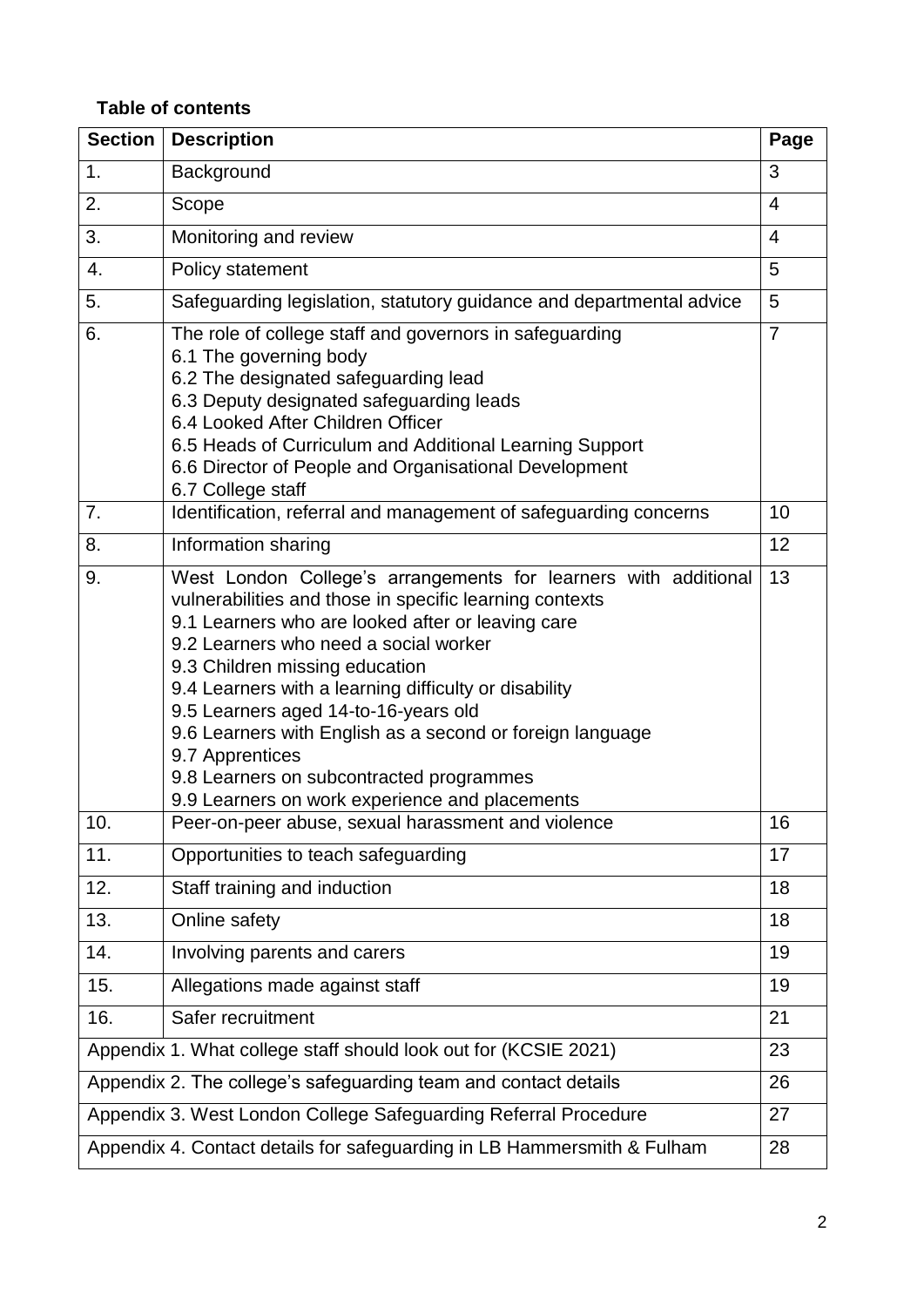# **1. Background**

The Governors and staff at West London College recognise that young people and vulnerable adults have a fundamental right to be protected from abuse and exploitation and that learners cannot study effectively unless they feel and are safe. The college community has a strong focus on prioritising and promoting the safeguarding and protection of children, young people and vulnerable adults from harm.

West London College is committed to ensuring that best practice is adopted when working with all young people and vulnerable adults, offering them support and protection. The college has a legal and moral responsibility to implement rigorous procedures, to provide a duty of care to young people and vulnerable adults, to safeguard their wellbeing and to protect them from abuse. This policy stipulates that it is the duty of *all staff* to work together to report and respond to concerns about the welfare and safety of young people and vulnerable adults. It is essential that everybody working in the college understands their safeguarding responsibilities. The college also recognises its duty to work with external agencies to ensure that potential risk of abuse or exploitation is properly reported and immediate action taken.

The college's safeguarding policy and practice encompasses both child and adult protection and a preventative approach to keeping learners and apprentices safe. This includes early intervention and supporting learners who present with a wide range of concerns, including difficulties with emotional and mental health, abuse and bullying by their peers, sexual harassment and violence and child criminal exploitation. We are committed to ensuring that learners are safe online and aware of the risks associated with radicalisation and extremism.

Safeguarding and promoting the welfare of children is defined in Keeping Children Safe in Education (2021) as:

- protecting children from maltreatment;
- preventing the impairment of children's mental and physical health or development;
- ensuring that children grow up in circumstances consistent with the provision of safe and effective care; and
- taking action to enable all children to have the best outcomes.

Abuse (physical, emotional, sexual or neglect) is a form of maltreatment of a child, young person or vulnerable adult. An individual or individuals may abuse or neglect a child by inflicting harm, or by failing to act to prevent harm. Children may be abused in a family or in an institutional or community setting by those known to them or, more rarely, by others, for example via the internet. They may be abused by an adult or adults, or another child or children. There is increased focus on the harm which can be caused through peer-onpeer harassment and violence of both a physical and sexual nature.

Please see appendix 1. What college staff should look out for (KCSIE 2021).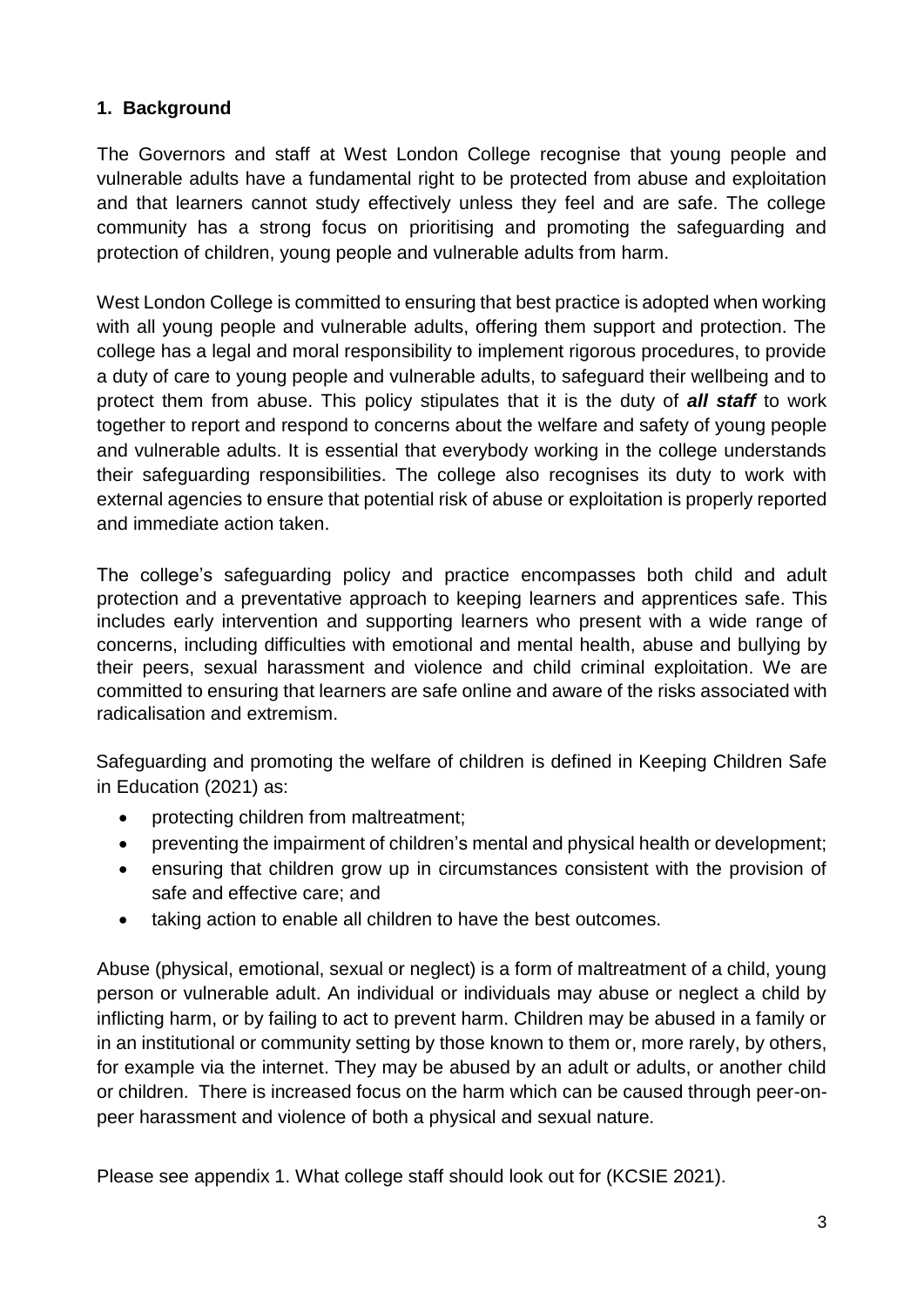This policy should be read in conjunction with West London College's:

- Attendance, Punctuality and Absence Management Policy
- Behaviour for Learning Policy
- Criminal Conviction Disclosure and Risk Assessment Policy and Procedure
- Equality, Diversity and Inclusion Policy
- Learner Code of Conduct
- Online Safety Policy
- Prevent Strategy
- Safeguarding in Employment Policy
- Staff Code of Conduct
- Staff Disciplinary Policy

# **2. Scope**

This policy concerns the safeguarding of all learners at West London College's Hammersmith, Ealing Green, Park Royal and Southall campuses. The policy scope includes apprentices, learners in subcontracted provision, learners on work placement, work experience and undertaking projects in the community.

The policy applies to all staff, agency staff, volunteers, governors and anyone working on behalf of the college. This includes employers offering work placements, transportation companies and contractors with direct access to children, young people and vulnerable adults.

In terms of definitions:

- a *child* is defined as anyone who has not yet reached their 18th birthday.
- a *young person* is defined as between 12 and 20.
- a *vulnerable adult* or *adult at risk* is a person aged 18 or over *'who is or may be in need of community care services by reason of mental or other disability, age or illness; and who is or may be unable to take care of him or herself, or unable to protect him or herself against significant harm or exploitation'* (Law Commission Report 1997).

# **3. Monitoring and review**

This policy is reviewed on an annual basis by the college's senior leadership team and Safeguarding and Prevent Panel and is presented to the Board of Governors for approval. West London College has consulted on the policy with external partners and ensures that policy and procedure is informed by best practice and up-to-date legislation and guidance.

An annual report for governors is produced in the autumn term, detailing the range of activity in the college relating to safeguarding and Prevent. This enables the Governing Body to assure itself that the college leadership is discharging its safeguarding duties effectively. It also identifies areas for further improvement in the next academic year.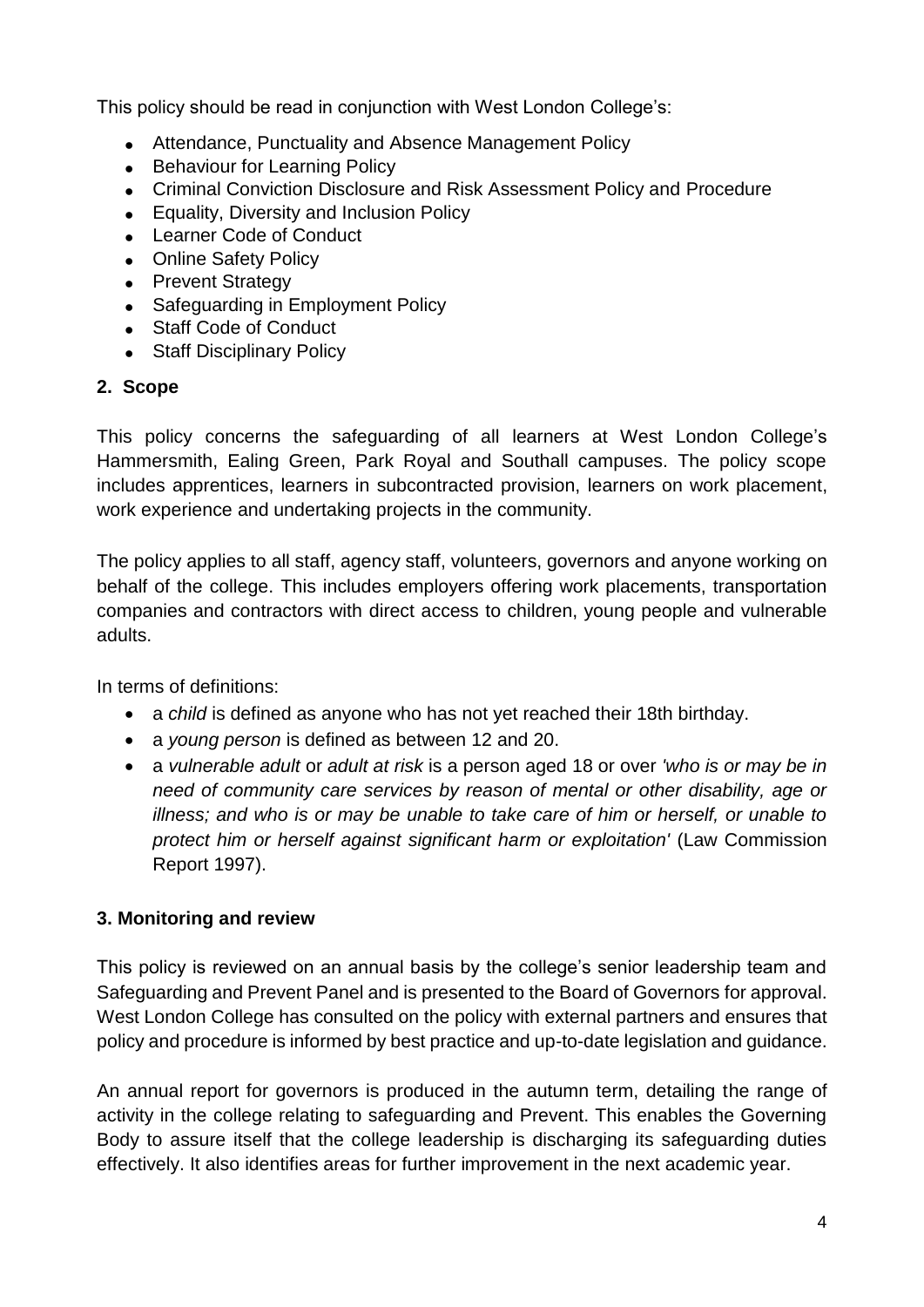The safeguarding policy is reviewed by the designated safeguarding lead and deputies on a regular basis to ensure that it remains current and incorporates all revisions made to local or national safeguarding guidance. A Safeguarding and Prevent Action Plan is used as the basis for developing the college's practice and provision on a continuous basis.

The college operates an internal Safeguarding and Prevent panel, which is chaired by the designated safeguarding lead and reports to the senior leadership team and the Governing Body. This provides opportunities to raise awareness of current local and national safeguarding priorities, review the effectiveness of the college's safeguarding practice and policy and monitor progress against the Safeguarding and Prevent Action Plan.

# **4. Policy statement**

Section 175 of the Education Act (2002) requires local education authorities and the governors of maintained schools and further education (FE) colleges to make arrangements to ensure that their functions are carried out with a view to safeguarding and promoting the welfare of children and young people.

The college's ethos is to provide a safe and welcoming environment for learners, staff and visitors at each of its campuses. It is committed to promoting a culture of vigilance where young people and vulnerable adults can learn and be safe. The college prioritises its duty to safeguard and promote the welfare of learners and apprentices, and recognises its role in identifying cases of suspected abuse and making referrals to the appropriate investigating agency. Staff are supported to understand vulnerability and risks among the college community and how to effectively identify and report these to the safeguarding team.

In accordance with the Counter-Terrorism and Security Act (2015), there is a statutory duty on colleges to *have due regard to the need to prevent people from being drawn into terrorism*. This is known as the Prevent duty. To fulfil this duty, West London College liaises closely with the local and regional Prevent leads to receive updates regarding local concerns and where necessary to refer learners to the Channel process. This priority is detailed in the college's Prevent Strategy and Prevent Risk Assessment and Action Plan.

# **5. Safeguarding legislation, statutory guidance and departmental advice**

This policy is underpinned by two key pieces of statutory guidance:

**[Keeping Children Safe in Education, September 2021](https://assets.publishing.service.gov.uk/government/uploads/system/uploads/attachment_data/file/1021914/KCSIE_2021_September_guidance.pdf)**

**[Working Together to Safeguard Children, July 2018](https://assets.publishing.service.gov.uk/government/uploads/system/uploads/attachment_data/file/942454/Working_together_to_safeguard_children_inter_agency_guidance.pdf)**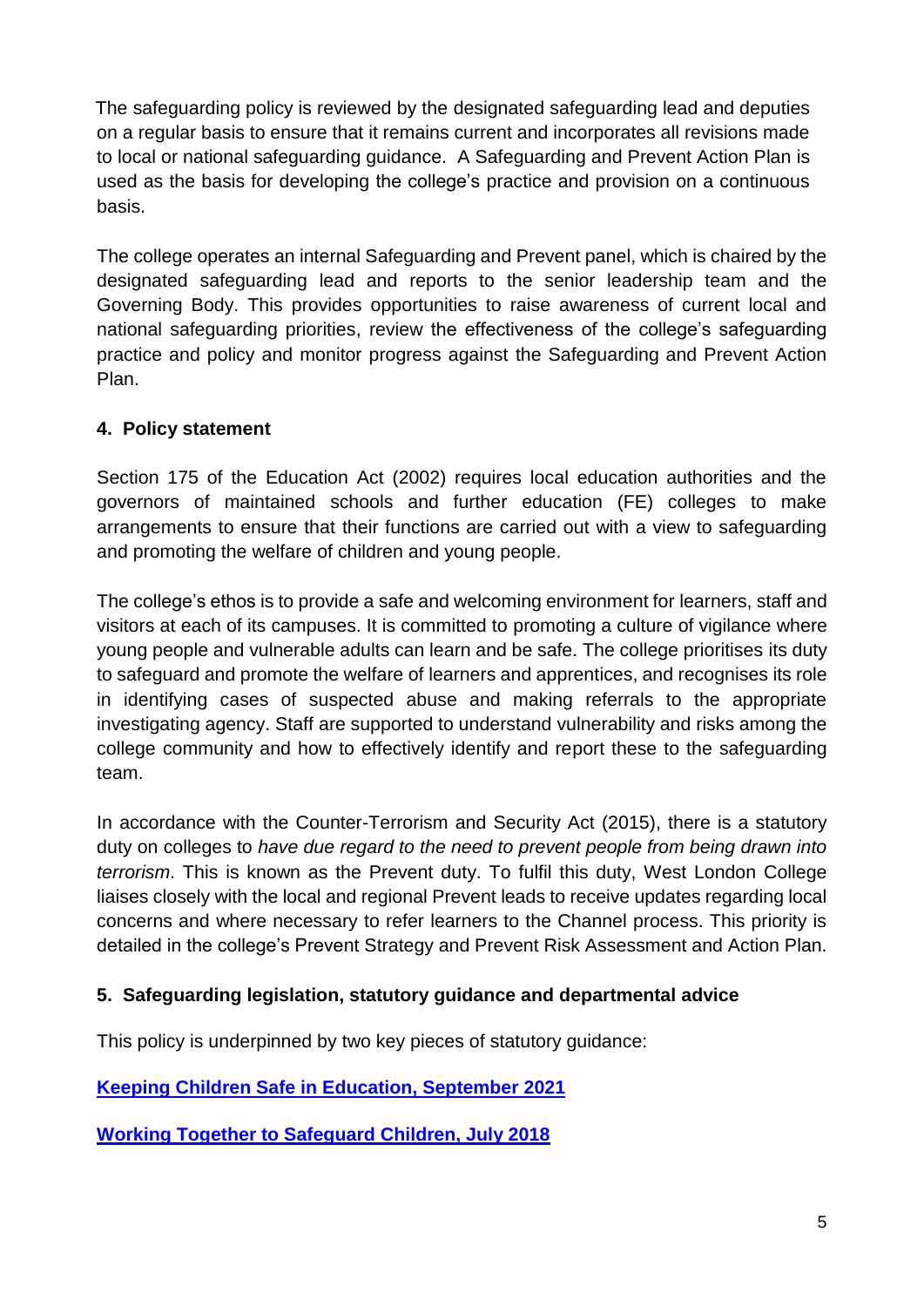The college is committed to working in partnership with external agencies to perform its duties under the Education Act 2002, Children Act 2004, Working Together to Safeguard Children (2018) and Keeping Children Safe in Education 2021.

The policy is informed by and meets the requirements of the following:

# *Children's Safeguarding and Child Protection*

- Keeping Children Safe in Education (KCSIE) 2021
- Sexual violence and sexual harassment between children in schools and colleges (2021)
- Guidance for Safer Working Practice in Education Settings (2020)
- Mandatory reporting of female genital mutilation: procedural information (updated 2020
- Inspecting Safeguarding in Early Years, Education and Skills Settings (2019)
- Working together to Safeguard Children (2018)
- Information sharing: advice for practitioners providing safeguarding services (2018)
- Mental health and behaviour in schools (2018)
- Sexual violence and sexual harassment between children in schools and colleges (2018)
- Promoting the education of looked- after children and previously looked- after children: Statutory guidance for local authorities (2018)
- Criminal exploitation of children and vulnerable adults: county lines (2018)
- Children and Social Work Act 2017
- What to do if you're worried a child is being abused: advice for practitioners (2015)
- Children and Families Act 2014
- Preventing youth violence and gang involvement (2013)
- The Bichard Report 2006
- The Children Act 2004
- Education Act 2002

# *Adults at risk*

- The Care Act 2014 statutory guidance
- Safeguarding Vulnerable Groups Act 2006

# *Preventing radicalisation and extremism*

- Prevent Duty Guidance for Further Education Institutions (2019) updated April 2021
- The Prevent Duty (2015) updated April 2021
- Counter Terrorism and Security Act 2015

# *Safer recruitment*

- Sexual Offences Act 2003
- Disclosure & Barring Service 2013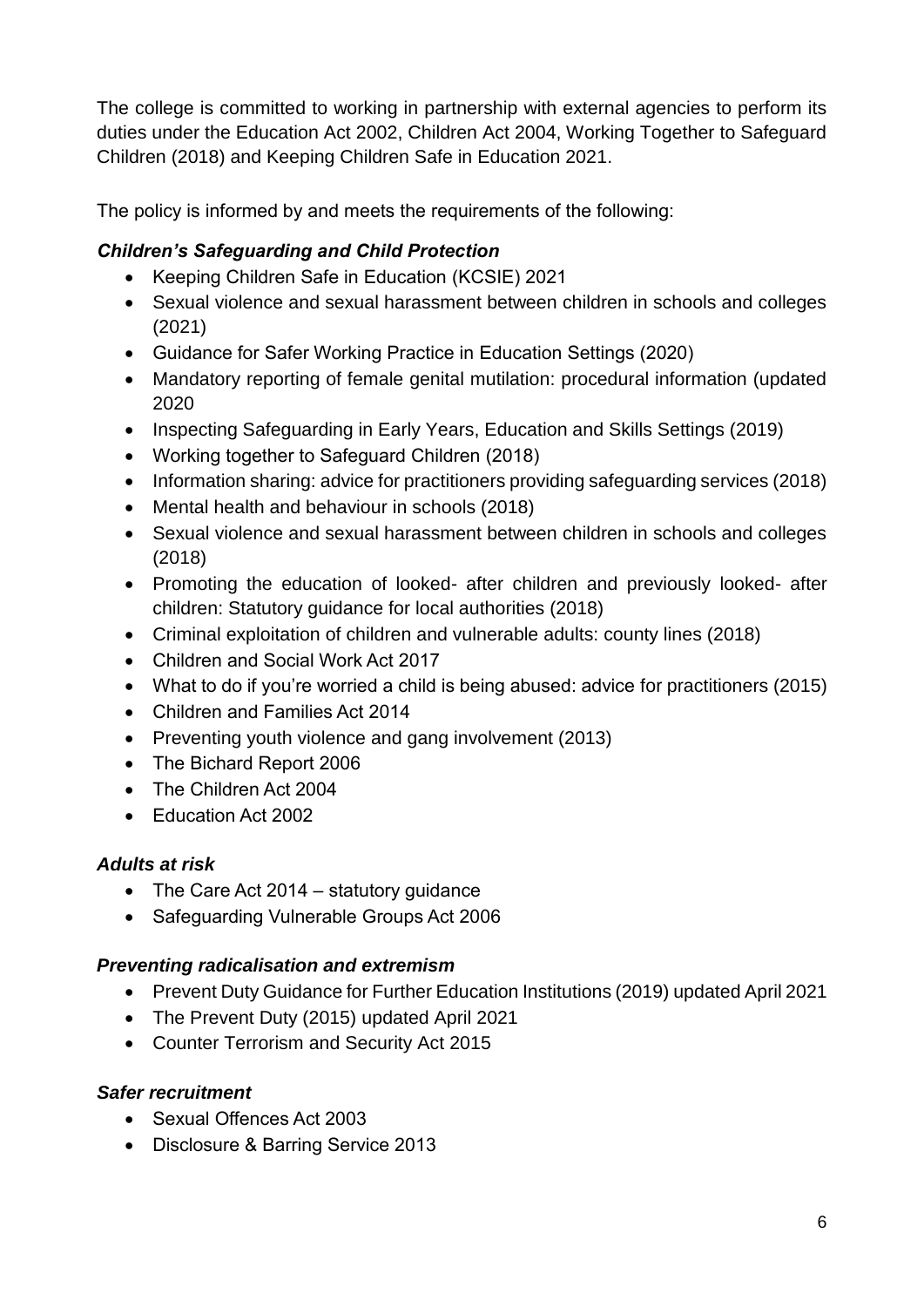# **6. The role of college staff and governors in safeguarding**

All college staff have a fundamental role to play in identifying concerns and ensuring that early help is provided for learners and apprentices. **The college promotes a clear ethos that safeguarding is everybody's responsibility.**

# 6.1 **The Governing Body**

A designated governor for safeguarding is appointed and meets with the designated safeguarding lead on a monthly basis. It is their responsibility to liaise with the Principal/CEO and designated safeguarding lead over matters regarding safeguarding and Prevent, to ensure that:

- the governing body complies with its duties under safeguarding and Prevent legislation. Governors must have regard to Keeping Children Safe in Education statutory guidance, ensuring that policies, procedures and training in the college is effective and complies with the law at all times.
- policies and procedures are in place in order for appropriate and immediate action to be taken to safeguard and promote learners' and apprentices' welfare and safety.
- the safeguarding policy reflects the college's approach to peer-on-peer abuse, sexual harassment and abuse and serious violence.
- all staff and governors read at least Part One of Keeping Children Safe in Education guidance.
- all staff and governors undertake safeguarding and Prevent training which is updated regularly and that the designated safeguarding lead, deputies and safeguarding officers receive refresher training and updating of knowledge as legislation and guidance changes.

The Governing Body must consider and approve the college's safeguarding policy, Prevent Strategy and Prevent Risk Assessment and Action Plan and annually review their implementation.

The Chair of the Corporation is responsible for safeguarding allegations if the allegation is against the Principal and CEO. The lead safeguarding governor is responsible for liaising with the local authority in any such matters. If the college or one of its subcontractors is subject to a safeguarding investigation by the police or the local authority, the lead governor must notify the ESFA.

The judgement of the quality of leadership and management made during an Ofsted inspection includes an evaluation of the effectiveness of the safeguarding arrangements in place in the college to ensure that all learners and apprentices are safe and that there are safer recruitment practices. Additionally, there must be effective processes to identify, address and record incidences of sexual harassment and violence. The further education and skills inspection handbook provides guidance on the criteria which are assessed.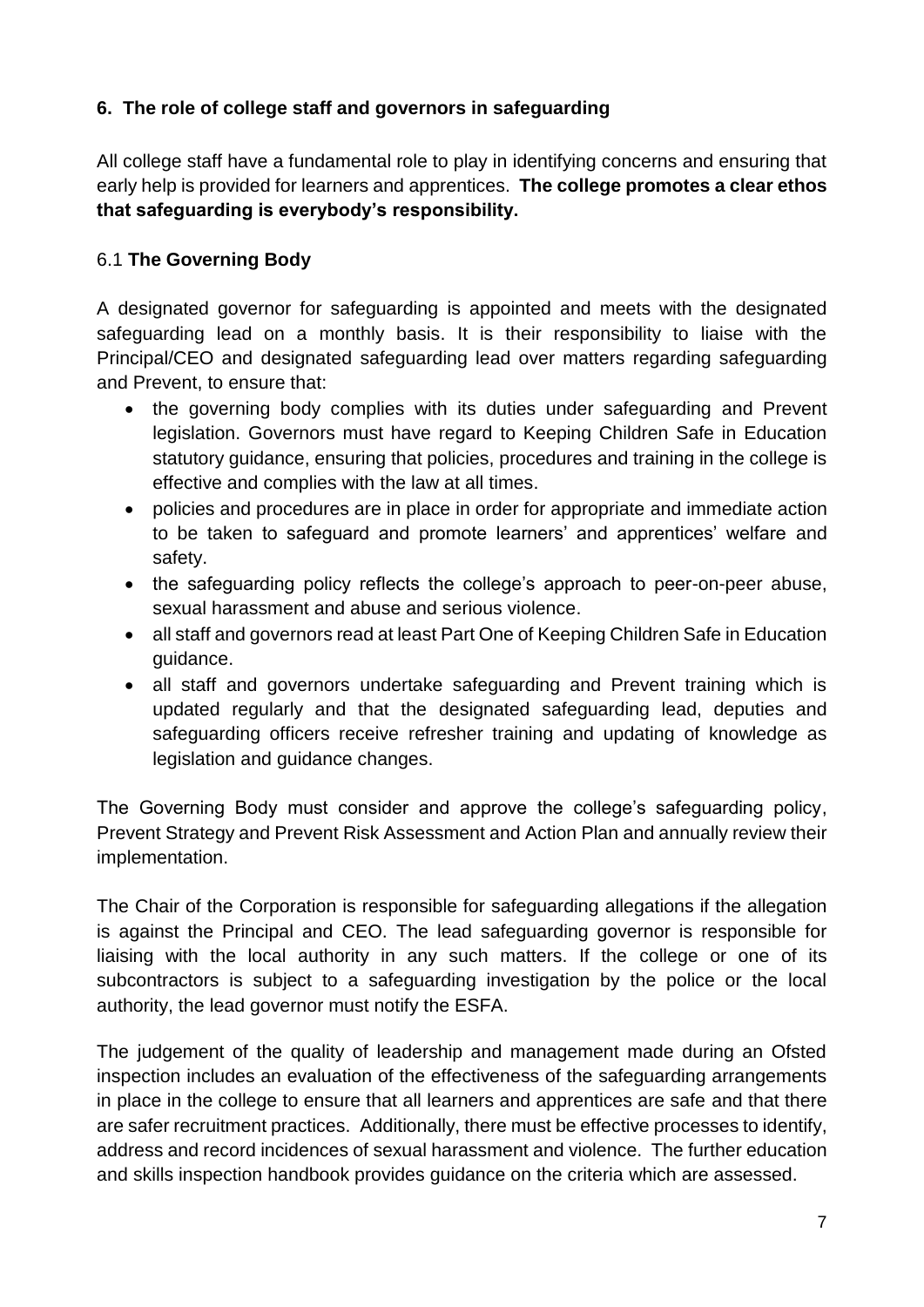Governing bodies must ensure that people who pose a risk of harm to children, young people and adults at risk are prevented from working with them through rigorous safer recruitment procedures. The college has written recruitment and selection policies and procedures in place in its Safeguarding in Employment policy. At least one person on any appointment panel should have undertaken safer recruitment training.

Governing bodies and proprietors must ensure that there are procedures in place to manage allegations against members of staff and volunteers. Such allegations should be referred to the local authority designated officer (LADO). Please see section 15. There must also be procedures in place to make a referral to the Disclosure and Barring Service (DBS) if a person in regulated activity has been dismissed or removed due to safeguarding concerns, or would have been had they not resigned. This is a legal duty and failure to refer when the criteria are met is a criminal offence.

# **6.2 The designated safeguarding lead**

The Director of Student Services and Safeguarding is the senior leader responsible for safeguarding in the college and is a member of the senior leadership team. It is their responsibility to ensure that safeguarding practice and procedures are robust and consistent across provision. During term time, the designated safeguarding lead and/or a deputy should always be available for staff in the college to discuss any safeguarding concerns. The designated safeguarding lead and deputies should undergo training to provide them with the knowledge and skills required to carry out the role, which is updated every two years.

The designated safeguarding lead must provide an annual report on safeguarding to governors and update the Governing Body on mandatory training and CPD undertaken by staff. The designated safeguarding lead must ensure that college policy and procedure is known, understood and used appropriately by all staff. The designated safeguarding lead will refer to the local authority designated officer (LADO) for advice and guidance as necessary.

# **6.3 Deputy designated safeguarding leads**

A core team of deputy designated safeguarding leads (DDSLs) support the designated lead in the duties summarised above to ensure that procedures are robust and followed across the college. Deputies should be trained to the same standard as the designated safeguarding lead. The Head of Apprenticeships is a trained DDSL who leads on safeguarding in work-based provision.

The team is responsible for ensuring that referrals are made to social services, the police and other external agencies in accordance with Local Children's Safeguarding Board (LCSB) procedures. This involves providing advice and support to staff on learner welfare and child protection issues, taking part in inter-agency meetings and ensuring that strategies and policies are agreed and effectively implemented. Duties include: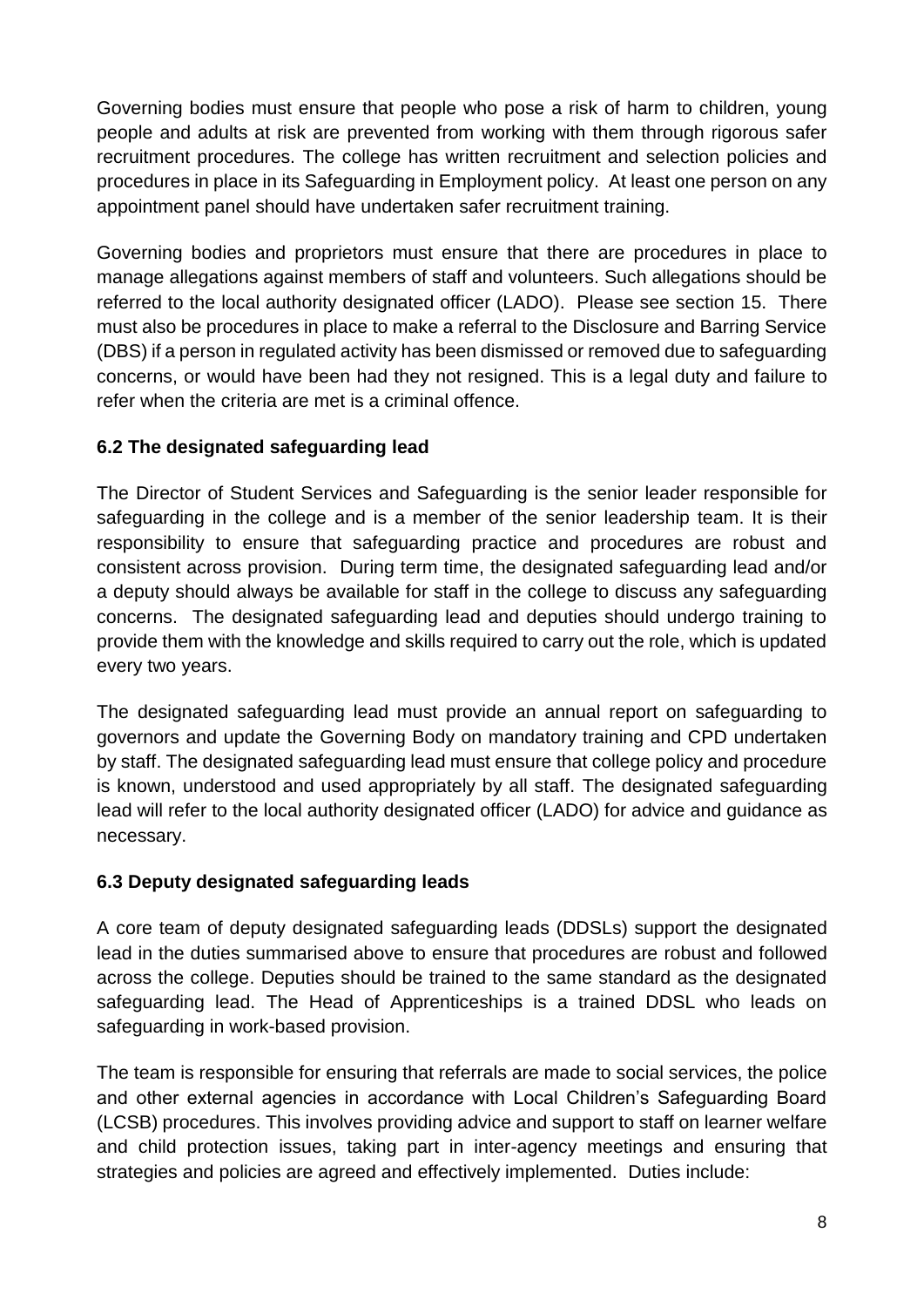- Providing advice, guidance and training for staff on safeguarding issues
- Maintaining effective links with local multi-agency safeguarding agencies
- Managing statutory referrals made to social services and attending case conferences and strategy meetings
- Maintaining robust records of safeguarding incidents including the actions taken and when the case has been signed off as completed
- Ensuring a robust system for monitoring vulnerable learners and apprentices

Please see appendix 2. The college's safeguarding team and contact details.

# **6.4 Looked After Children Officer**

The Children and Social Work Act (2017) places responsibilities on schools and further education colleges to promote the education of children and young people who are looked after or who are care leavers. The college's Looked After Children Officer leads on this requirement and works in partnership with local authority 'Virtual' Heads and advisers to support looked after children and care leavers. This role is responsible for:

- Keeping up-to-date with policy, national and local developments in relation to young people in care and care leavers
- Liaising with external agencies to improve the post-16 transition of young people in care and care leavers
- Ensuring that a Personal Education Plan (PEP) is in place for all young people in care or care leavers
- Overseeing the monitoring and tracking of young people in care or care leavers
- Acting as an advocate for young people in care and care leavers as required
- Ensuring that young people in care and care leavers are placed on courses suited to their academic abilities and that curriculum teams monitor their progress and achievement.

# **6.5 Heads of Curriculum and Additional Learning Support**

The college's curriculum middle leaders are trained safeguarding officers and have a responsibility to support staff in identifying and managing concerns about the wellbeing and safety of learners and bringing this to the attention of the designated safeguarding lead or a DDSL as appropriate. They are also responsible for ensuring that learners and apprentices are taught about safeguarding, including online safety and Prevent, through tutorials and teaching and learning opportunities in the curriculum.

# **6.6 Director of People and Organisational Development**

The Director of People and Organisational Development is responsible for delivering an effective human resources function which ensures the safe recruitment and employment of staff, DBS and barred list checks and staff mandatory training and induction. All pre-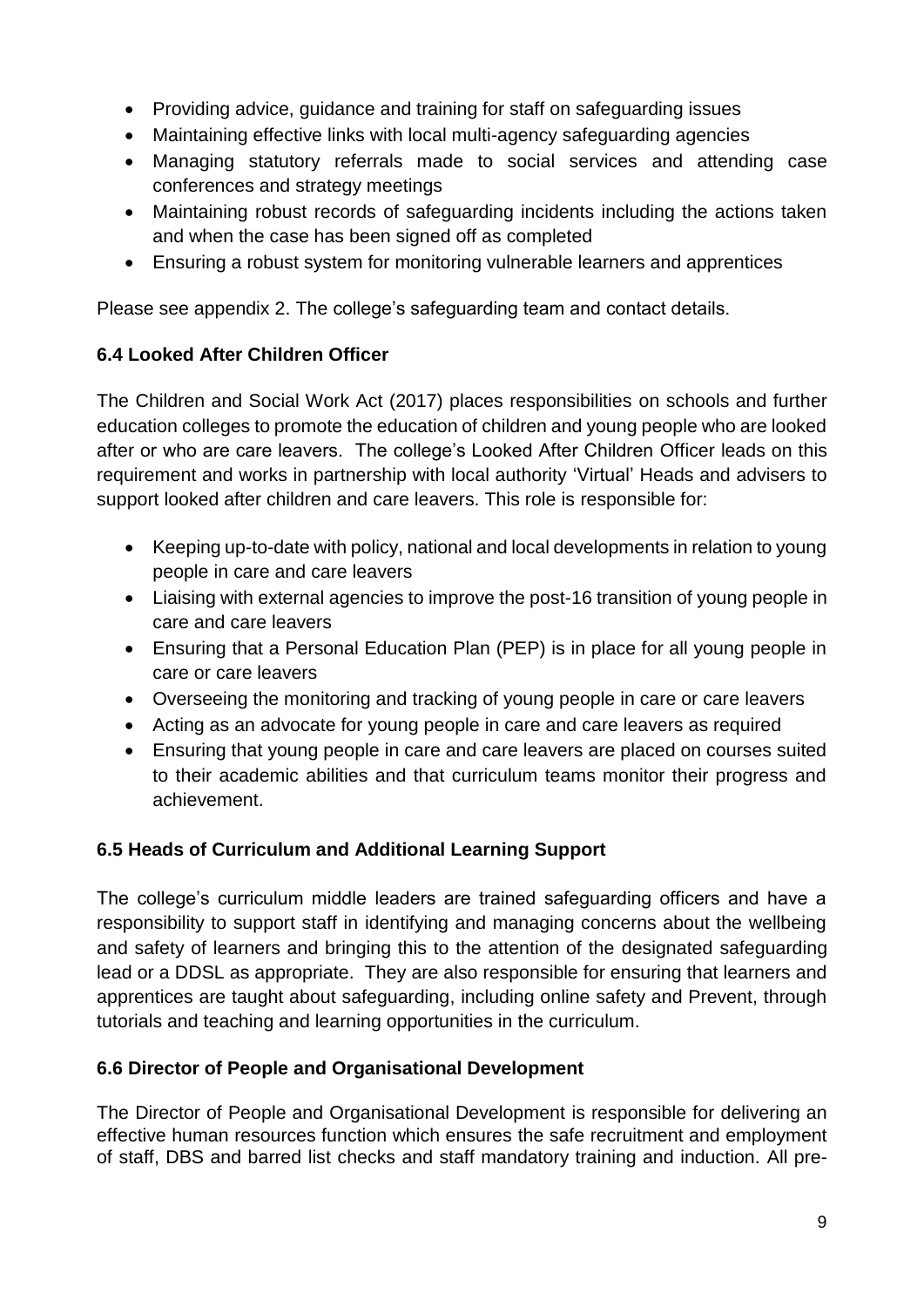employment checks must be completed and a Single Central Record of these maintained in line with the college's Safeguarding in Employment policy.

# **6.7 College staff**

All college staff have an integral role to play in identifying concerns and ensuring that learners receive the support that they need. If young people are to receive the right help at the right time, everyone who comes into contact with them has a role to play in identifying concerns at the earliest stage possible, sharing information and taking prompt action to prevent difficulties from escalating. A culture of vigilance is promoted to encourage staff to be aware of and report changes in learners' behaviour, absenteeism and/or disclosures which are cause for concern.

Training and briefings ensure that staff are aware of the referral procedure and systems in college, who the DSL and safeguarding team are, where to locate the Safeguarding and Prevent staff microsite, safeguarding policy, behaviour for learning policy and Prevent strategy. Staff are aware of particular categories of vulnerable learners and the importance of reporting instances of young people who they are unable to contact and who may have gone missing from education.

Staff training highlights the different types of abuse and safeguarding issues which young people and adults may experience. Staff know that if they have any uncertainties about a learner's wellbeing or fear that a learner is being abused, violated or exploited or is at risk, to report their concerns immediately.

Please see appendix 1. Safeguarding: what college staff should look out for.

# **7. Identification, referral and management of safeguarding concerns**

It is imperative that there is a culture of safeguarding in which learners are able to approach staff to disclose problems which are affecting their lives. As a college we actively promote this and ensure that easily understood systems are in place for learners to both report concerns and to refer themselves for support. This is particularly important in sensitive matters, for example encouraging learners who have experienced sexual harassment, abuse or violence. All staff should reassure victims that they are being taken seriously and that they will be supported and kept safe.

If a member of staff has a concern about a learner or an apprentice, they must report this immediately to their manager or a member of the safeguarding team for swift follow up. Where the concern or risk is significant, action must be taken immediately by speaking to the DSL, a DDSL or in exceptional circumstances if the DSL or DDSL is not immediately available, directly to children's social care or the police.

All concerns must be referred to the safeguarding team via an online secure referral process, so that they are risk assessed without delay, triaged, actions agreed and monitoring initiated. Safeguarding cases are recorded on MyConcern immediately, so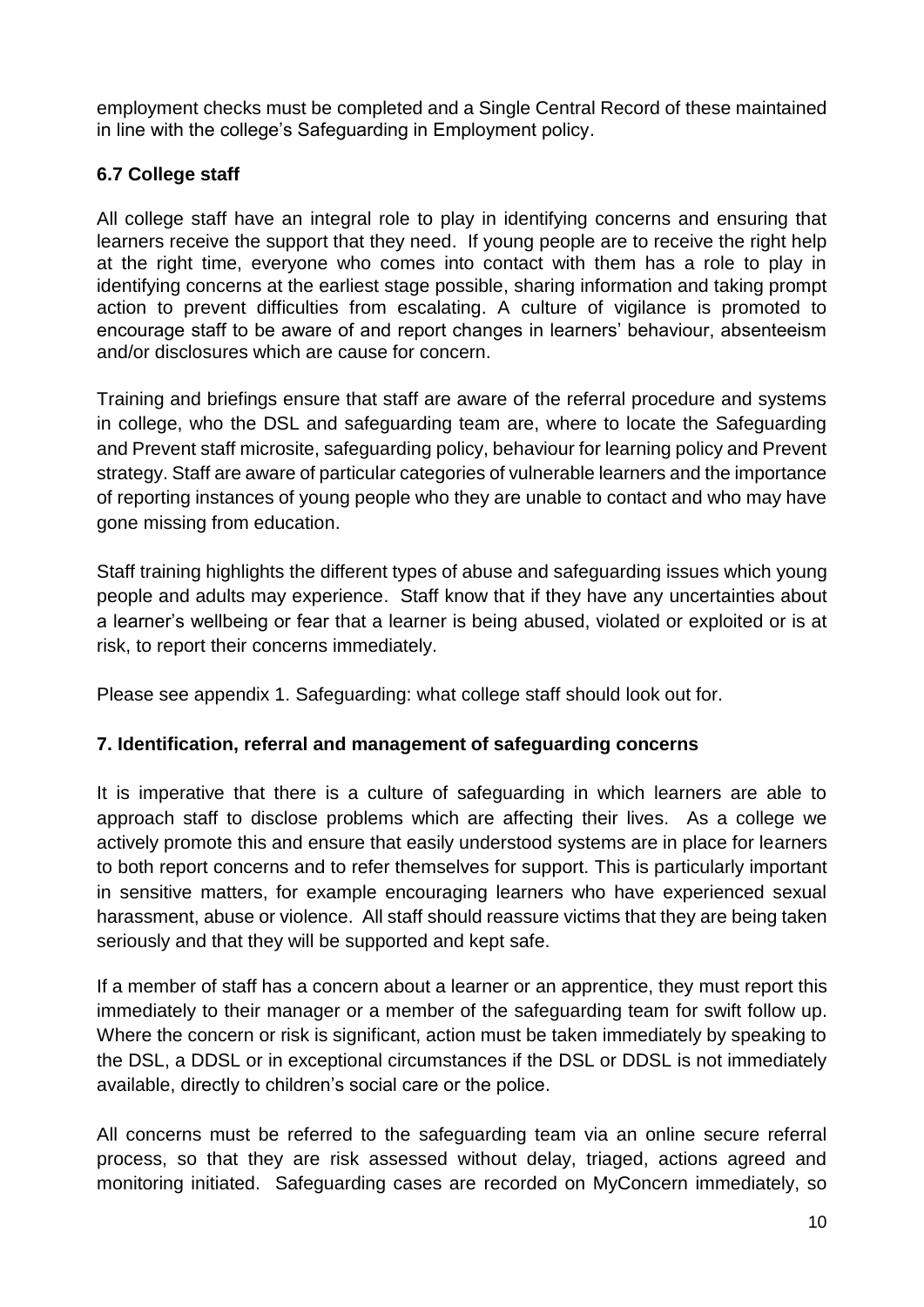that there is systematic record keeping and monitoring by the 'team around the learner'. The referrer will be kept updated about the progress of the case and may be directly involved as part of the team around the learner.

When the safeguarding team risk assess a referral, options will then include:

- managing any support for the learner internally via the college's own pastoral support and wellbeing provision;
- initiating an early help assessment with external agencies;
- making a referral to statutory services (social services, police) as the learner may be in need or at risk of suffering significant harm,

If early help is appropriate, the DSL or DDSL will generally lead on liaising with other agencies and set up an inter-agency assessment as appropriate.

Where it is determined that further advice, guidance or support is required from external agencies, the safeguarding team will follow the procedures set out by the Local Children's Safeguarding Partnership. The college works closely with social services, health and the police in the London Borough of Hammersmith and Fulham, which is part of a tri-borough safeguarding partnership which also includes Kensington and Chelsea and Westminster.

Where there are concerns about a learner's welfare and the learner is suffering or at risk of suffering from harm, it is essential that an immediate referral is made to children's or adult social care and, if appropriate, the police.

The safeguarding team also liaises with local authorities in a learner's home area and will follow the necessary safeguarding partnership arrangements in that locality to address concerns and the need for intervention and support.

Statutory children's social care assessments and services fall into two categories:

# **Children in need**

A child in need is defined under the Children Act 1989 as a child who is unlikely to achieve or maintain a reasonable level of health or development, or whose health and development is liklely to be significantly or further impaired, without the provision of services; or a child who is disabled. Children in need may be assessed under section 17 of the Children Act 1989.

# **Children suffering or likely to suffer significant harm**

Local authorities, with the support of other agencies, have a duty to make enquiries under section 47 of the Children Act 1989 if they have reasonable cause to suspect that a child is suffering, or likely to suffer, significant harm. This includes all forms of abuse and neglect, female genital mutilation, forced marriage and 'honour'-based abuse and extrafamilial harms like radicalisation, sexual exploitation and serious violence.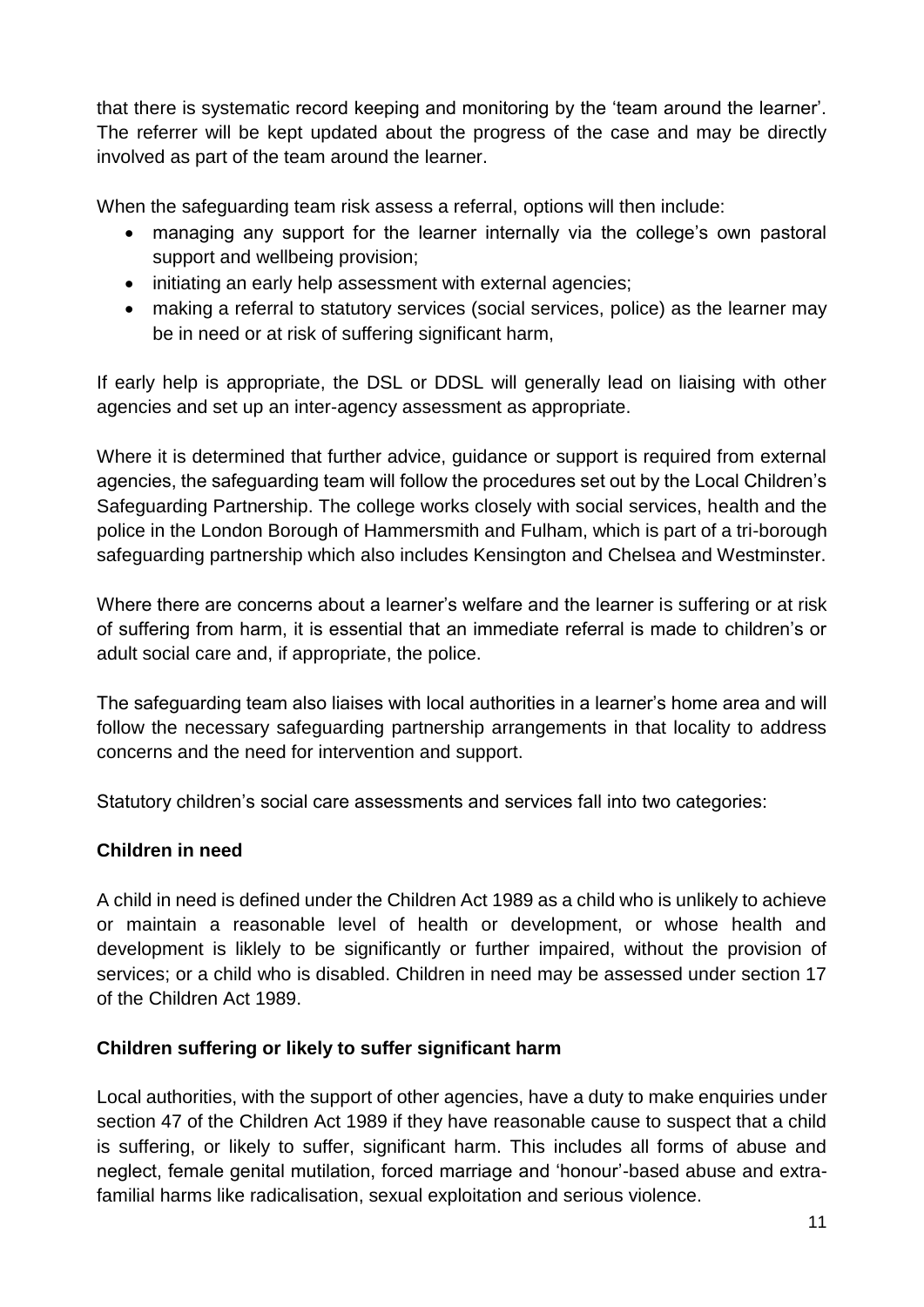# **Record keeping**

Maintaining timely and detailed records is essential to effective safeguarding practice. All concerns, discussions and decisions made, and the reasons for those decisions, must be recorded in writing. Records should include a clear and comprehensive summary of the concerns; details of how the concerns was followed up and resolved; a note of any action taken, decisions reached and the outcome.

The college's procedure ensures that each referral initiated is recorded on the college's safeguarding system MyConcern. This is a secure recording and monitoring platform which documents and tracks safeguarding cases, ensuring that sensitive information is shared confidentially within the safeguarding team and on a need-to-know basis. Staff are trained to use the system and update records as and when any new information is forthcoming or an action taken.

Please see appendix 3. West London College's safeguarding referral procedure

Please see appendix 4. Contact details for safeguarding in LB Hammersmith and Fulham

#### **8. Information sharing**

Sharing information is a fundamental aspect of the college's role in promoting the welfare of young people and vulnerable adults. The decisions about how much information to share, with whom and when, requires careful consideration as this can have a profound impact on the outcome of safeguarding individuals at risk of harm. It is widely recognised that poor or non-existent information sharing has been identified as a repeated factor in Serious Case Reviews (SCRs) carried out following the death or serious injury of a child. If a staff member has a concern about the welfare or safety of a learner or apprentice, they must discuss this immediately with a member of the safeguarding team. Staff should not assume a colleague or another professional will take action and share information that might be critical in keeping a learner safe.

Where possible, consent should be sought from the learner, apprentice or their parent/carer if they are aged under 18 to share information with external agencies where this is considered necessary in delivering interventions and support. However, information can be shared legally **without consent** in the safeguarding of children and vulnerable adults where consent is not obtained or to seek it could put the child or individual at risk.

The college has due regard to the General Data Protection Regulation (GDPR), the Data Protection Act (2018) and adheres to Government advice in *Information sharing: advice for practitioners providing safeguarding services* (2018). This clarifies that:

# *The GDPR and Data Protection Act 2018 do not prevent, or limit, the sharing of information for the purposes of keeping children and young people safe.*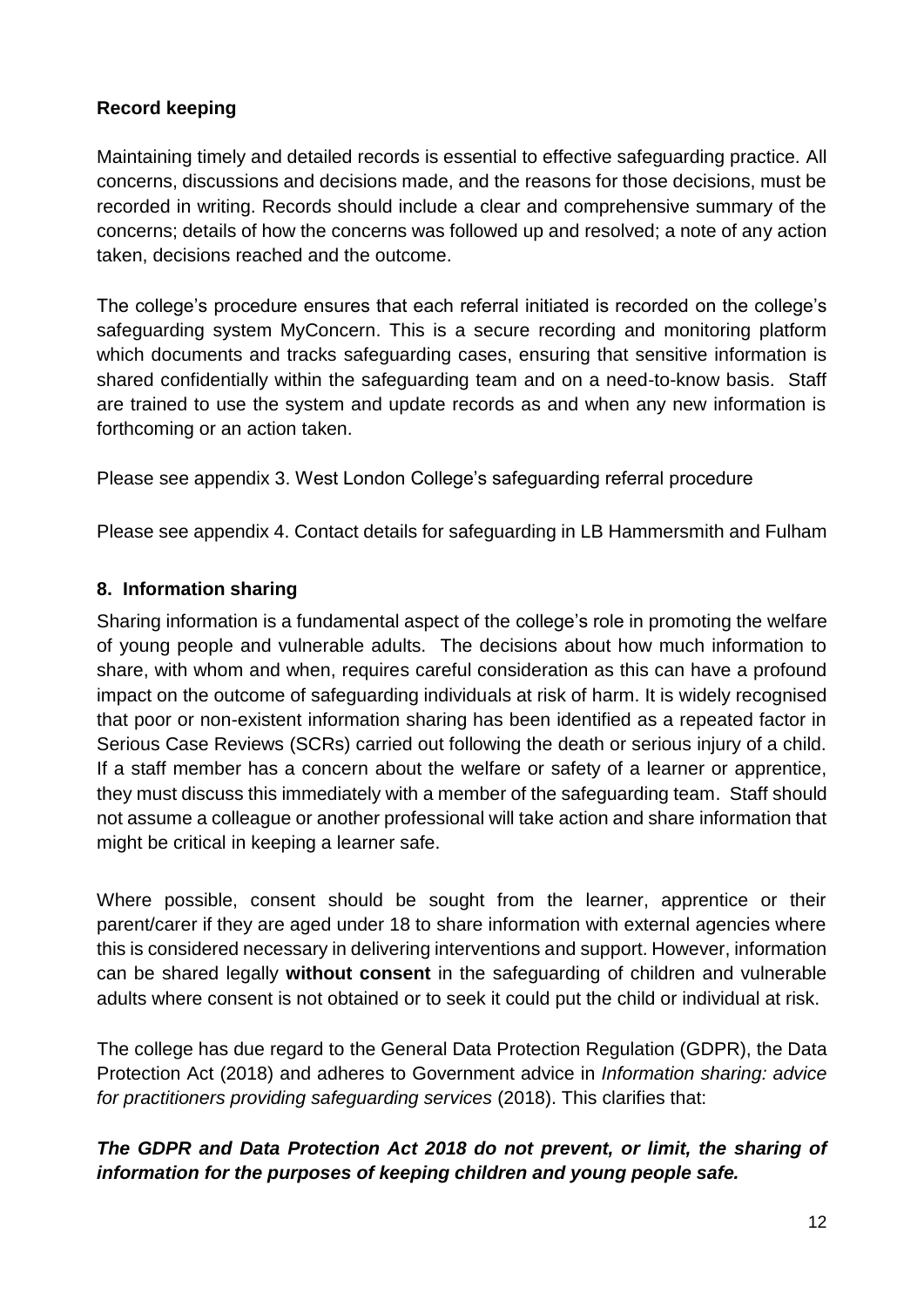At West London College, information sharing practice is based on the above guidance and *the seven golden rules to sharing information*. This means ensuring that the information staff share is *necessary, proportionate, relevant, adequate, accurate, timely and secure.* The most important consideration is whether sharing information is likely to support the safeguarding and protection of a child, young person or adult at risk. Fears about sharing information **must not** be allowed to stand in the way of the need to safeguard and promote the welfare of children.

# **9. West London College's arrangements for learners with additional vulnerabilities and those in specific learning contexts**

Whilst all young people and adults should be protected, there are some groups who are potentially at greater risk of harm (9.1-9.4). The college ensures that there is additional support and monitoring of these learners.

# **9.1 Learners who are looked after or leaving care**

The college's safeguarding practice recognises that children and young people who are looked after or leaving care are a priority. There may be additional risks and vulnerabilities which are associated with their histories and lives.

A dedicated Looked After Children Officer is responsible for ensuring that these learners are clearly identified and supported both on college and through liaison with local authorities and Virtual School Headteachers. Heads of Curriculum, teachers and tutors must be aware of the needs of looked after learners and ensure that they make good progress on their programmes of learning and achieve in line with their peers.

# **9.2 Learners who need a social worker**

Young people may need a social worker due to safeguarding or welfare needs. Local authorities should share the fact that a child has a social worker on their admission to college or if children's social care become involved during the learner's time at college. This will subsequently inform the support and strategies implemented in college to ensure that the learner receives appropriate pastoral and learning support and that there is effective liaison with statutory services.

# **9.3 Children missing education**

The college is committed to ensuring that all learners, regardless of their circumstances, are entitled to a full-time education which is suitable to their age, ability, aptitude and any special educational needs they may have. The college recognises its duty to establish, as far as possible, the reasons why learners are missing from their programme. When a 16 or 17-year old runs away or goes missing, they are potentially at risk of serious harm, for example sexual exploitation, involvement with gangs or radicalisation. Every missing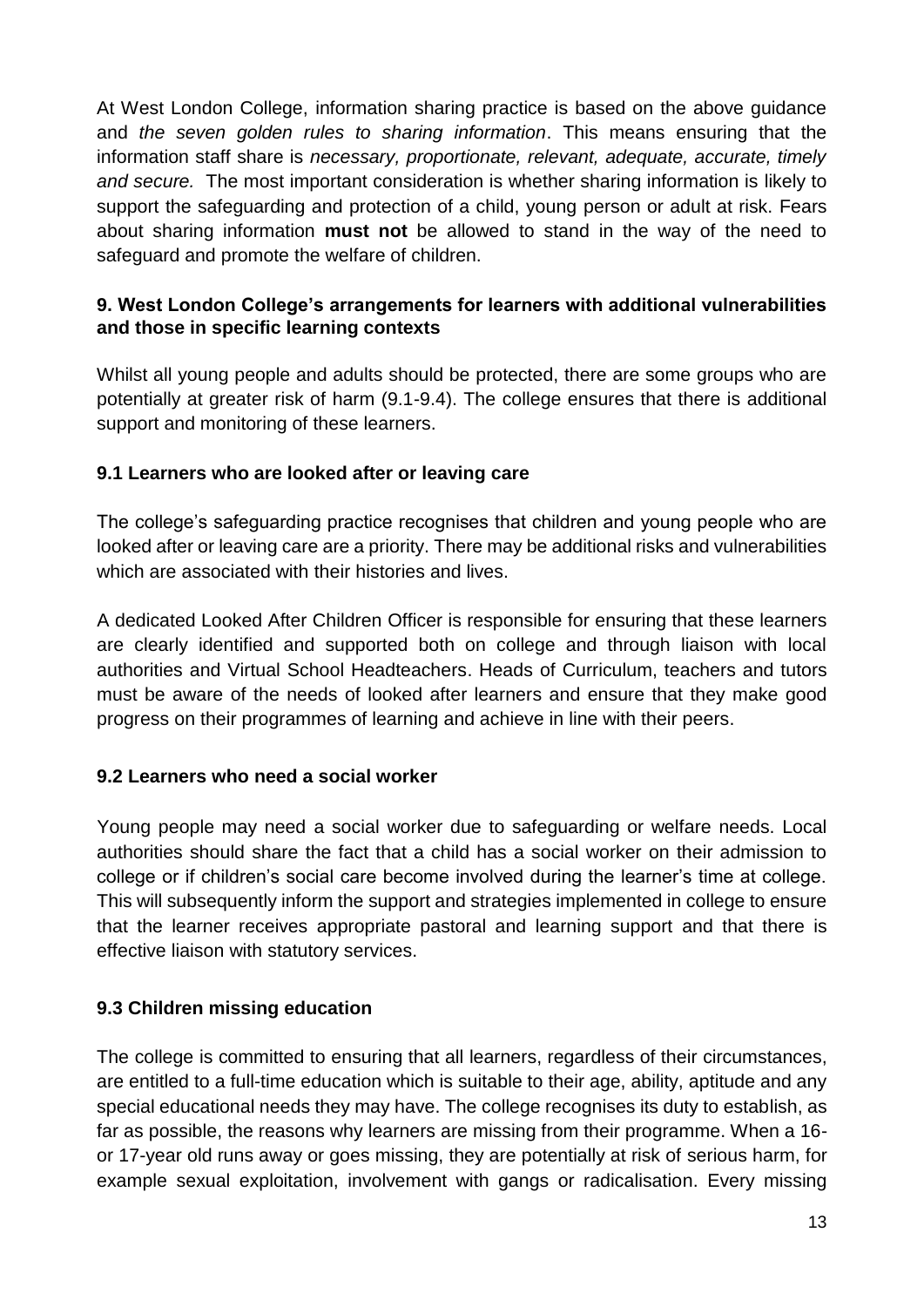episode requires intervention from a member of the safeguarding team, working in partnership with the police and social services. The safeguarding team will ensure that it puts in place appropriate safeguarding responses for children who go missing from education, particularly on repeat occasions, in partnership with statutory agencies, to help identify the risk of abuse and neglect including sexual abuse or exploitation and to help prevent the risks of their going missing in future.

# **9.4 Learners with a learning difficulty or disability**

Learners with learning difficulties and/or disabilities face additional vulnerabilities and safeguarding challenges. The college will ensure that learners who have a learning difficulty or disability and their parents/carers are made fully aware of safeguarding procedures during the transition to college, at application, enrolment and induction. Information is delivered and adapted so that it is accessible and meets individual needs.

The college's Inclusive Learning curriculum area has a trained DDSL and safeguarding officer, who work closely with the designated safeguarding lead to deliver a highly responsive service to learners. Staff who work with learners with learning disabilities and difficulties receive additional training to enable them to support the particular challenges experienced by learners with additional appropriately. For learners who have Education and Health Care Plans (EHCP) and study in vocational curriculum areas, the SENDCo is a trained DDSL who is responsible for leading on any safeguarding concerns relating to this cohort.

# **9.5 Learners aged 14-to-16-years old**

Safeguarding issues relating to learners aged 14-to-16 attending the college's Key Stage 4 provision, are addressed by the college's safeguarding team following the same guidelines and procedures as other learners. There is a particular duty of care as these learners may be more vulnerable than other learners due their younger age.

All 14-to-16-year olds studying at Southall campus wear a specific lanyard that distinguishes them from other college learners. The have a dedicated area for their lessons and do not study alongside older learners. The KS4 Co-ordinator is a trained safeguarding officer and the provision is overseen by an Assistant Principal who is a trained DDSL. The college has effective links with the London Borough of Ealing Safeguarding Partnership, and as the 14-to-16 provision is contracted by LB Ealing, this also facilitates access to multi-agency services and support.

Primary responsibility for any school pupil attending day link programmes at a West London College campus lies with the home school. Any incidents or issues with the safeguarding of a young person should be referred to the college's DSL or a DDSL who will then liaise with the relevant safeguarding contact at the home school.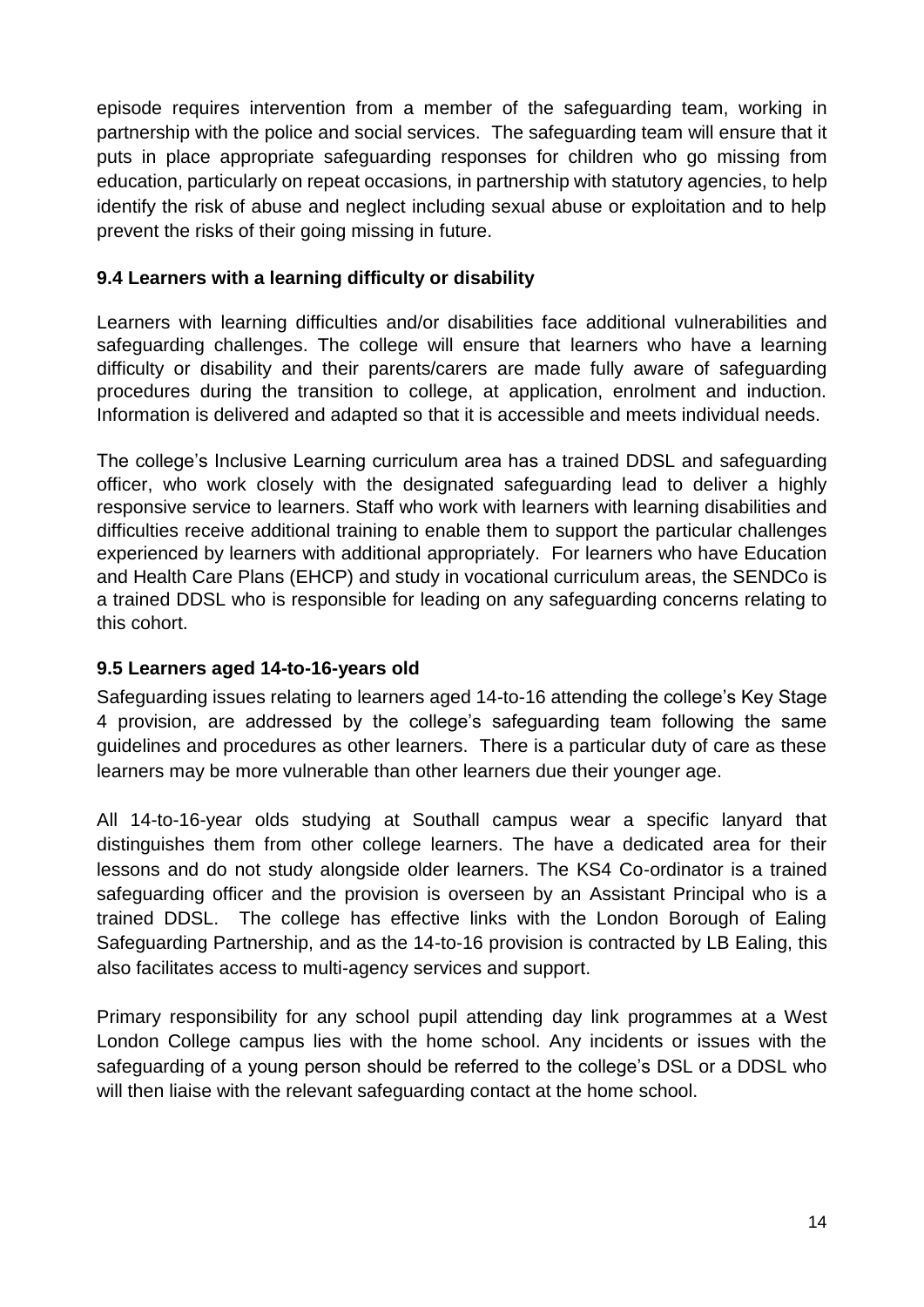# **9.6 Learners with English as a Second Language (ESOL) or Foreign Language (EFL)**

The college ensures that for learners where English is not their first language, information on safeguarding and Prevent is provided in an accessible, visual format to promote full understanding.

There is a particular emphasis on providing additional information and support for international learners from overseas who are studying language courses at the college. This includes access to an emergency out-of-hours safeguarding contact and details of external agencies that learners can approach in the event of a difficulty or concern whilst they are living in London.

# **9.7 Apprentices**

All learners on work-based programmes receive an induction, which includes raising awareness of the college's commitment to safeguarding and preventing radicalisation and extremism. The Head of Apprenticeships is a trained DDSL for apprentices and workbased learning and part of the college's safeguarding team, to ensure that there is consistent practice and procedure across the organisation. Apprentices' understanding of safeguarding, preventing extremism and radicalisation and safe working practices, is discussed and checked at each review by their Skills Trainer. The opportunity to discuss any concerns is provided. Apprentices are signposted to information about safeguarding in the college and workplace and given details of who to contact if they have a concern.

Prior to work-related activities commencing, the college carries out the following checks:

- Pre-placement health and safety checks of employers' premises and health and safety management, including insurance details
- Employers are made aware of the relevant college policies
- The requirements for DBS checks are assessed and relevant processes undertaken as required.

# **9.8 Learners on programmes in subcontracted provision**

All learners on courses delivered by a subcontracted college partner receive details of the support services offered and contact details of the college's Designated Safeguarding Lead and safeguarding team.

The college carries out thorough due diligence for all new subcontractor partners, prior to any contract commencement. This includes:

- Ensuring that the provider has a robust safeguarding policy and procedures in place which meet the statutory requirements of KCSIE
- Completion of a training facility health and safety check list
- Completion of a risk assessment of the premises
- Checking and copying of insurance documents
- Checks to ensure that the partner does not have any links with extremist organisations or organisations that would not adhere to the guidelines contained in this policy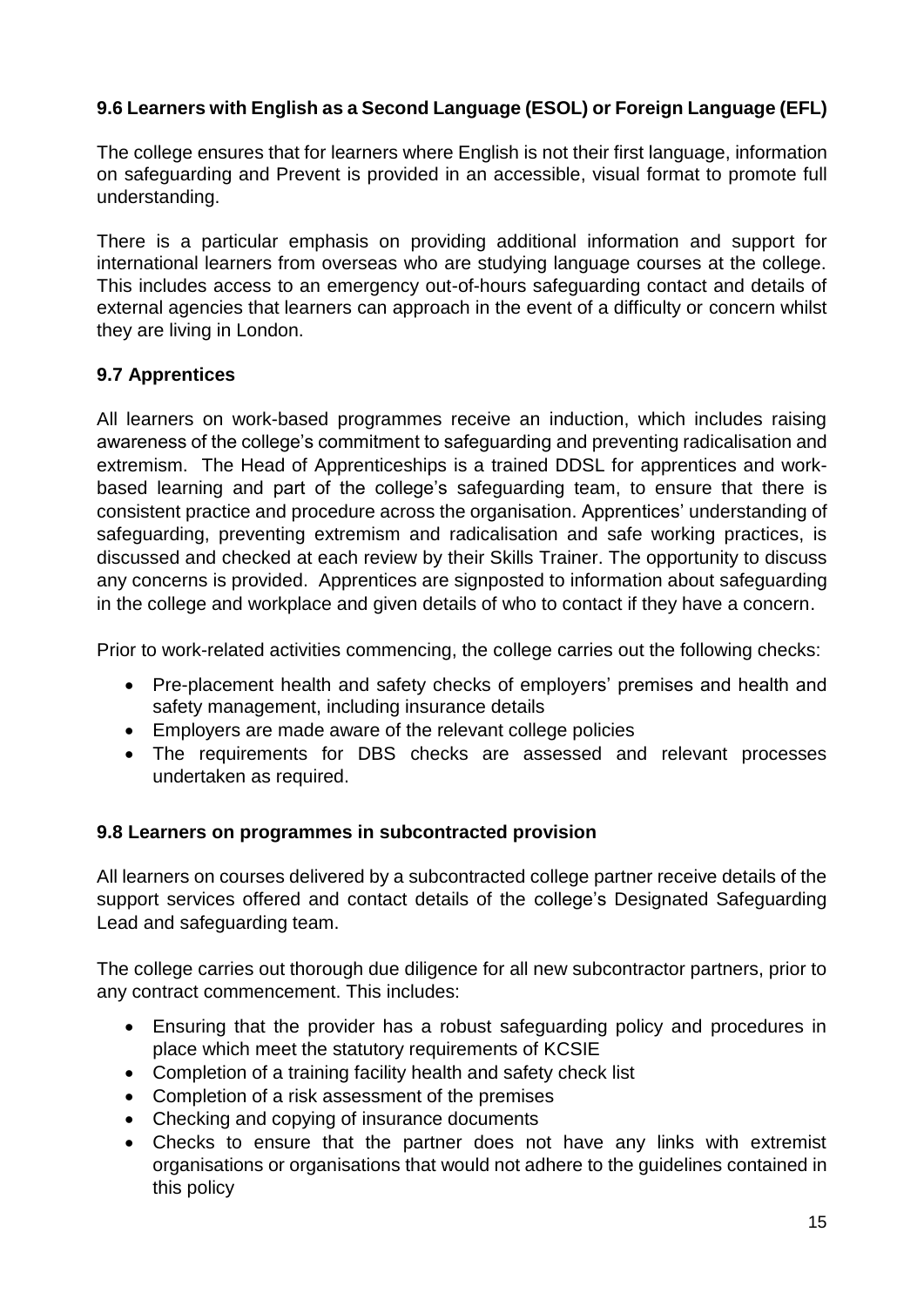• Completion of a statement of good standard confirming compliance with the college's Safeguarding Policy and Prevent Strategy

Subcontractors are required to ensure that:

- All staff who are in contact with learners under the age of 18 are DBS checked and details monitored and updated as necessary
- All learners receive induction in safeguarding and preventing radicalisation and extremism
- All delivery staff complete safeguarding and Prevent training

The understanding of all aspects of safeguarding, including preventing radicalisation and extremism and safe working practices, is checked at each partner review. An annual review of the partner's Safeguarding Policy and Prevent Strategy is undertaken.

#### **9.9 Learners on work experience and placement**

The college has a work experience policy in place which sets out the requirements for the health, safety, welfare and safeguarding of learners who attend work experience and placements with employers. The Student Services Manager (Careers and Employability), who leads the work experience team, is a trained DDSL. Any concerns which arise for learners in the work place, relating to their own wellbeing or about professional behaviour of a staff member, should be reported to their tutor or a member of the safeguarding team. If an employer has a concern about the welfare, wellbeing or safety of a learner on placement with them, they should contact the work experience co-ordinator to report this.

#### **10. Peer-on-peer abuse, sexual harassment and violence**

All staff are made aware of the importance of identifying, challenging and reporting inappropriate behaviours between learners and concerns of bullying and abuse between peers.

Peer on peer abuse may include:

- bullying, including online bullying and discrimination
- abuse in intimate personal relationships between peers
- physical abuse and harm
- sexual violence and assault; this may include an online element which facilitates, encourages or threatens sexual violence
- sexual harassment, such as sexual comments, remarks, jokes and online harassment
- causing someone to engage in sexual activity without consent
- consensual and non-consensual sharing of nude and semi-nude images or videos
- upskirting, which involves taking a picture under a person's clothing withour their permission to obtain sexual gratification

In all instances of peer-on-peer abuse, sexual harassment or violence, staff must report this immediately to the safeguarding team for action and investigation.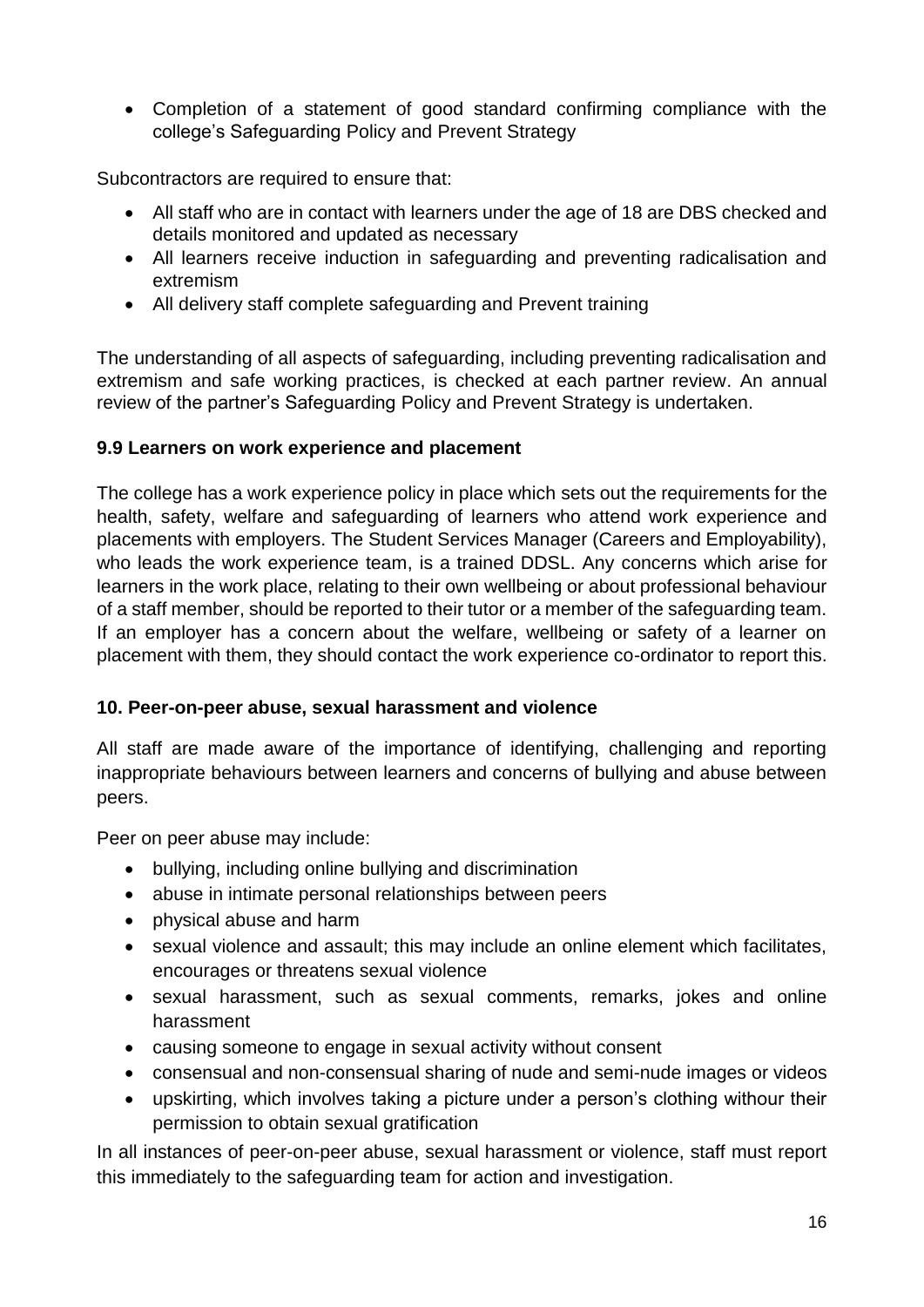Steps will be taken to ensure that the victim is supported and listened to and, depending on the nature and seriousness of the concern, a referral made to statutory services. If the perpetrator is a learner in college, action will be taken to ensure that they cannot cause any further distress or harm, depending on the nature of the incident(s). This may involve suspension pending investigation. For perpetrators who are not learners at college and aged under 18, a referral will be made to the relevant social care team and/or the police.

Where an incident is related to jokes and comments in and around the college or in the classroom, this will be addressed through the behaviour for learning procedure and the learner(s) involved will be required to engage in one or more sessions delivered by the pastoral team in sex and relationships education. Parents will also be notified in any instances of peer on peer harassment and abuse.

# **11. Opportunities to teach safeguarding**

There are a number of ways in which learners and apprentices are taught about safeguarding, online safety, college safeguarding procedures and who to speak to:

- Information about safeguarding provision is introduced at open events
- Further information is provided upon application and enrolment at college
- Learner induction includes presentations and discussion on what safeguarding and Prevent mean, how to report concerns and contact safeguarding team members. All learners are given access to an online course handbook which also provides information on safeguarding, Prevent and how to stay safe online.
- Learners are provided with guidelines about keeping themselves safe online as part of their induction into using the college's IT network and this also forms a part of the induction and tutorial programme. Further details are available in the college's Online Safety policy
- Tutorial and enrichment activities encompass a wide range of topics to raise awareness of physical and mental health and wellbeing, online safety, anti-bullying, drugs and alcohol, the dangers of being drawn into extremism and radicalisation. risks in the community and how to stay safe.
- Student Services staff provide access to information, advice and guidance, pastoral and wellbeing support for all learners.
- Learners are encouraged to build effective relationships with their tutors to discuss any issues of concern. Posters are displayed around the college campuses providing details of the safeguarding team.
- Learners can refer themselves to the safeguarding team via the online referral form. This is also available via a QR code on posters around the college.
- Safeguarding information and key contacts are available on the college website and on the learner portal.
- There is a specific focus on creating a safe culture in which to disclose personal and sensitive issues, particularly relating to sexual harassment, abuse and violence.
- External agencies provide workshops on key themes including 'what is consent?'; recognising and responding to sexual violence against females and males.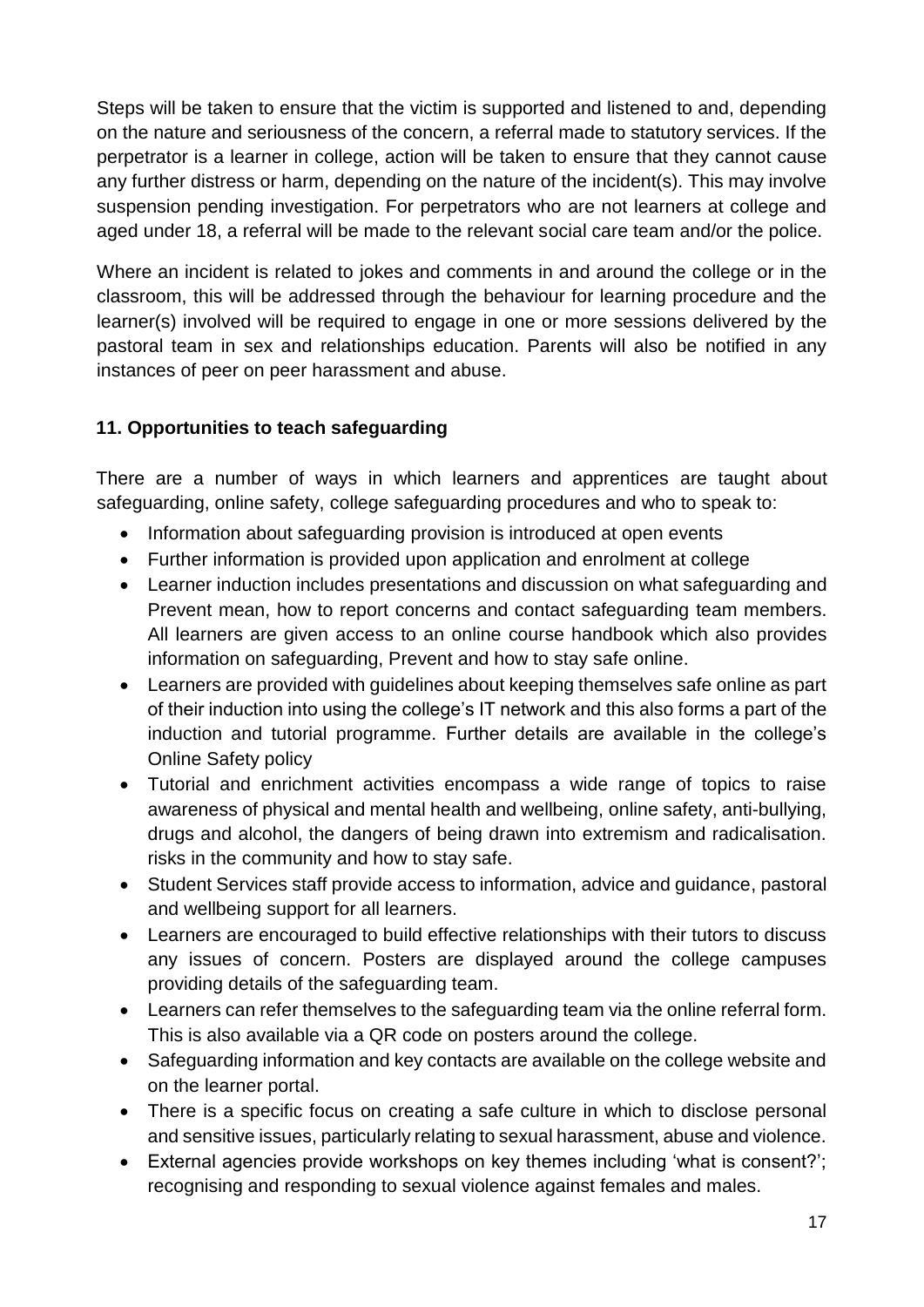# **11. Staff training and induction**

Staff, agency staff and governors, are required to complete mandatory safeguarding and Prevent training at the beginning of each academic year or as part of their induction, to ensure that they are aware of their safeguarding responsibilities and of the college's policy and procedures. The training includes recognising the signs of abuse and reporting suspected abuse. A new safeguarding training package developed by the Education and Training Foundation (ETF) in partnership with Future Learn has been launched, which effectively covers key KCSIE safeguarding themes and has a section dedicated to online safety. In addition:

- All staff are required to demonstrate that they have read and understood the updates to the annual guidance in Part I of Keeping Children Safe in Education.
- All safeguarding officers complete Level 3 training delivered by an accredited external provider or the local authority and refresh their knowledge at least every two years.
- The designated safeguarding lead and DDSLs have designated lead refresher training every two years and ensure that they keep fully appraised of changes to safeguarding legislation and guidance.
- Staff who are involved in recruitment must undertake Safer Recruitment training.
- Staff training has been delivered in online safety and will be an ongoing feature of safeguarding upskilling.
- All training is recorded on staff training records.
- Half termly all-staff bulletins provide updates on key issues and developments in safeguarding and Prevent and to ensure staff are fully conversant with the college's referral and recording procedures.

# **12. Online safety**

Education about safe use of the internet and social media, mobile phones and other electronic communications technologies is a high priority. This involves raising awareness among all members of the college's community on risks and responsibilities and is part of the 'duty of care', which applies to everyone working with young people and vulnerable adults. The college's Online Safety policy details these responsibilities and provision to ensure that learners are safeguarded from potentially harmful and inappropriate and online material.

- All members of staff are made aware of the importance of safe online practices in the learning environment in order to educate and protect the young people and vulnerable adults in their care.
- Online safety is s part of learners' induction and is also referenced in the Learner Handbook. Safe and responsible use of the internet and technology must be reinforced across the curriculum and subject areas. Learners are advised never to give out personal details of any kind which may identify them and / or their location.
- Particular attention to online safety education is given where learners are considered to be vulnerable. A member of the safeguarding team must be informed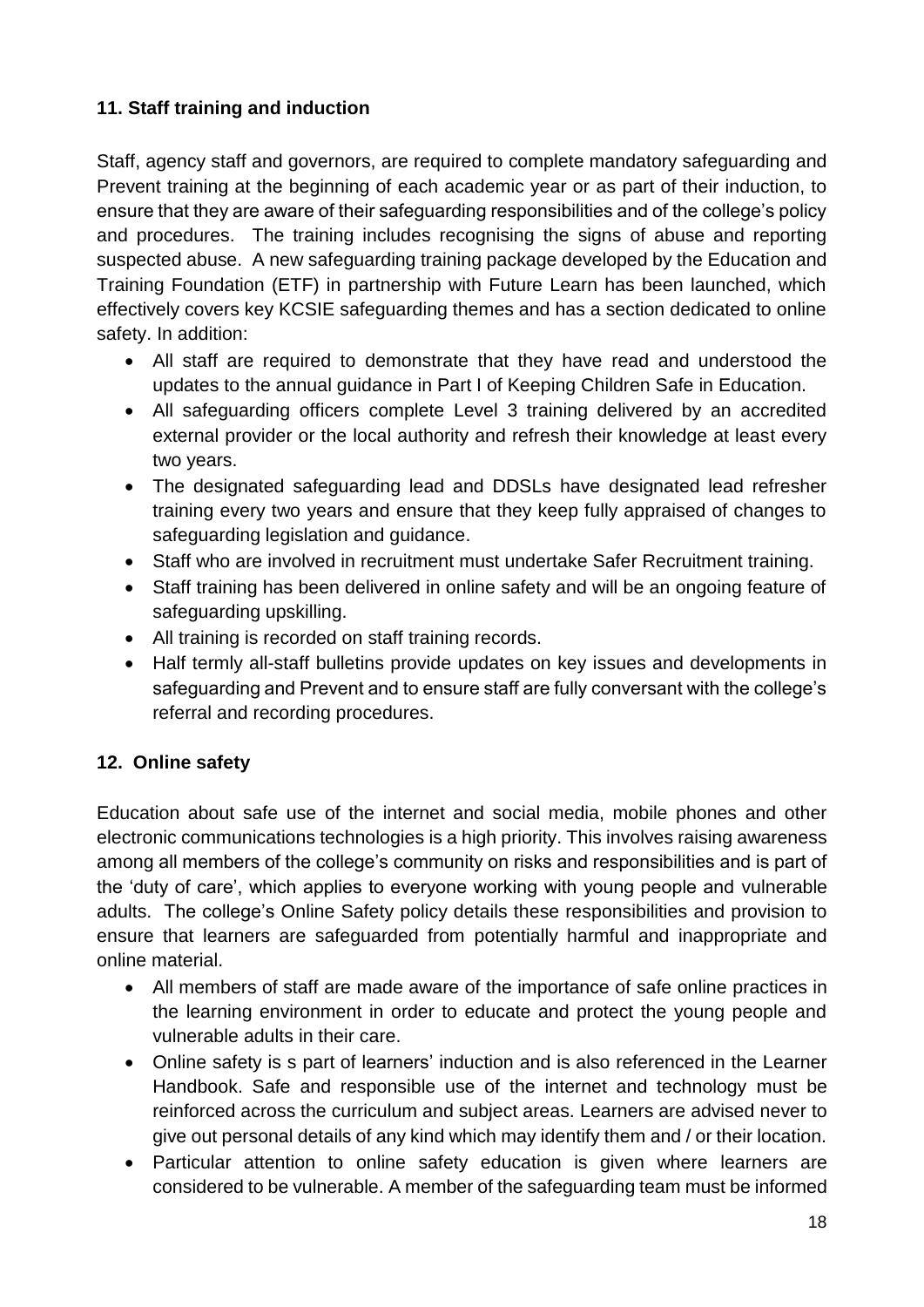of any e-safety concerns, and any incidents which relate to Child Protection or vulnerable adult concerns will then be escalated appropriately.

- Material that the college believes is illegal will be reported to appropriate agencies such as Internet Watch Foundation (IWF), the Metropolitan Police or CEOP (Child Exploitation & Online Protection Centre).
- Online incidents and concerns are managed in accordance with Safeguarding or disciplinary policies as appropriate.

# **13. Involving parents and carers**

The college is committed to ensuring that all parents/carers of learners aged under 18 understand the college's responsibility to safeguard and promote the welfare of children and young people.

- Parents/carers are informed about the college's safeguarding policy and procedure at open events and when learners start their courses at college. It is stated that staff will need to share information if there are concerns about a child's welfare.
- The learner's tutor, Head of Curriculum or member of the safeguarding team will contact parents/carers to discuss any concerns which arise about the learner's wellbeing. Parental consent will not be sought if this risks placing the learner at harm.
- The college obtains up-to-date and accurate information in order to keep learners and apprentices safe including (i) names and contact details of the person(s) with whom the learner resides (ii) names and contact details of the person(s) with parental responsibility, if different from (i) (iii) emergency contact details.

# **14. Allegations made against staff**

Colleges must have processes and procedures in place to manage any safeguarding concerns about staff members, including agency staff, volunteers and contractors.

KCSIE (2021) identifies two levels of concern, which the college's policy will address:

1. Allegations that may meet the harms threshold

2 Allegations/concerns that do not meet the harms threshold. These are referred to as 'low level concerns'.

# **Allegations that may meet the harms threshold**

Should an allegation be made against a member of staff or volunteer who has, for example:

- behaved in a way that has harmed a child/vulnerable adult or may have harmed a child/vulnerable adult.
- possibly committed a criminal offence against or related to a child/vulnerable adult.
- behaved towards a child/vulnerable adult in a way that indicates that they may pose a risk of harm to children/vulnerable adults.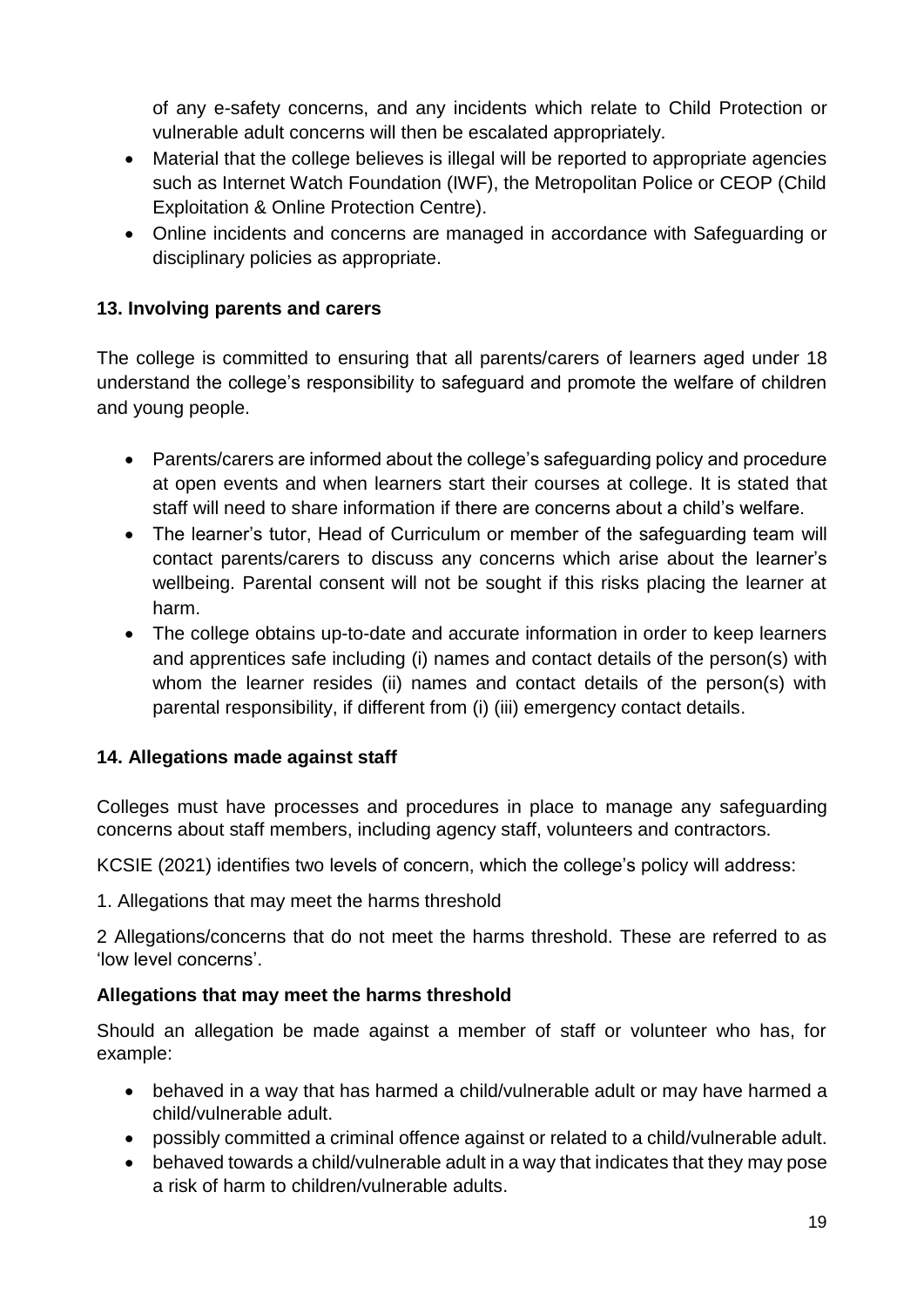• behaved towards a child/vulnerable adult in a way that indicates that they may be unsuitable to work with children/vulnerable adults.

The following procedures must be followed in order to look after the welfare of the learner involved and to investigate and support the person who is subject of the allegation:

The member of staff or person receiving the allegation, or having the concern, must immediately inform the designated safeguarding lead, Director of People and Organisational Development or an appropriate member of the senior leadership team.

Where it is identified that a learner has been harmed or that there may be immediate risk of harm, or if the situation is an emergency, the college's safeguarding referral procedure should be followed and immediate contact made with children's social care and as appropriate with the police. The necessary steps must be quickly taken to ensure the safety of the child/vulnerable adult in question and any other individual(s) considered at risk.

The designated safeguarding lead, Director of People and Organisational Development or appropriate senior leader on all such occasions will discuss immediately, on the same working day, the content of the allegation with the Local Authority Designated Officer (LADO), before taking any further action.

The LADO will advise on the process to manage the allegation. The tri-borough Local Children's Safeguarding Partnership has a detailed procedure for reporting allegations and concerns, which is supported by a LADO referrals indicator matrix. A 'case manager' in the college will be appointed to lead the investigation. This will be a member of the college's Executive team. Where the principal is the subject of an allegation, the chair of governors will be required to investigate.

The designated safeguarding lead and Executive team should ensure they understand the local authority arrangements for managing allegations and the information the LADO will require when an allegation is made. This is provided in the procedural quidance provided by the LADO service and is available on the college's safeguarding microsite.

Where it is clear that an investigation by the police or children's social care is unnecessary, the LADO should discuss the next steps with the case manager.

# **No further action**

Where the initial discussion leads to no further action, the case manager and the LADO should record the decision and justification for it and agree on what information should be put in writing to the individual concerned and by whom.

# **Further enquiries**

Where further enquiries are required to enable a decision about how to proceed, the LADO and case manager should discuss how and by whom the investigation will be undertaken. The LADO will provide advice and guidance to colleges when considering allegations against staff. Their role is not to investigate, but to ensure that an appropriate investigation is carried out by the college.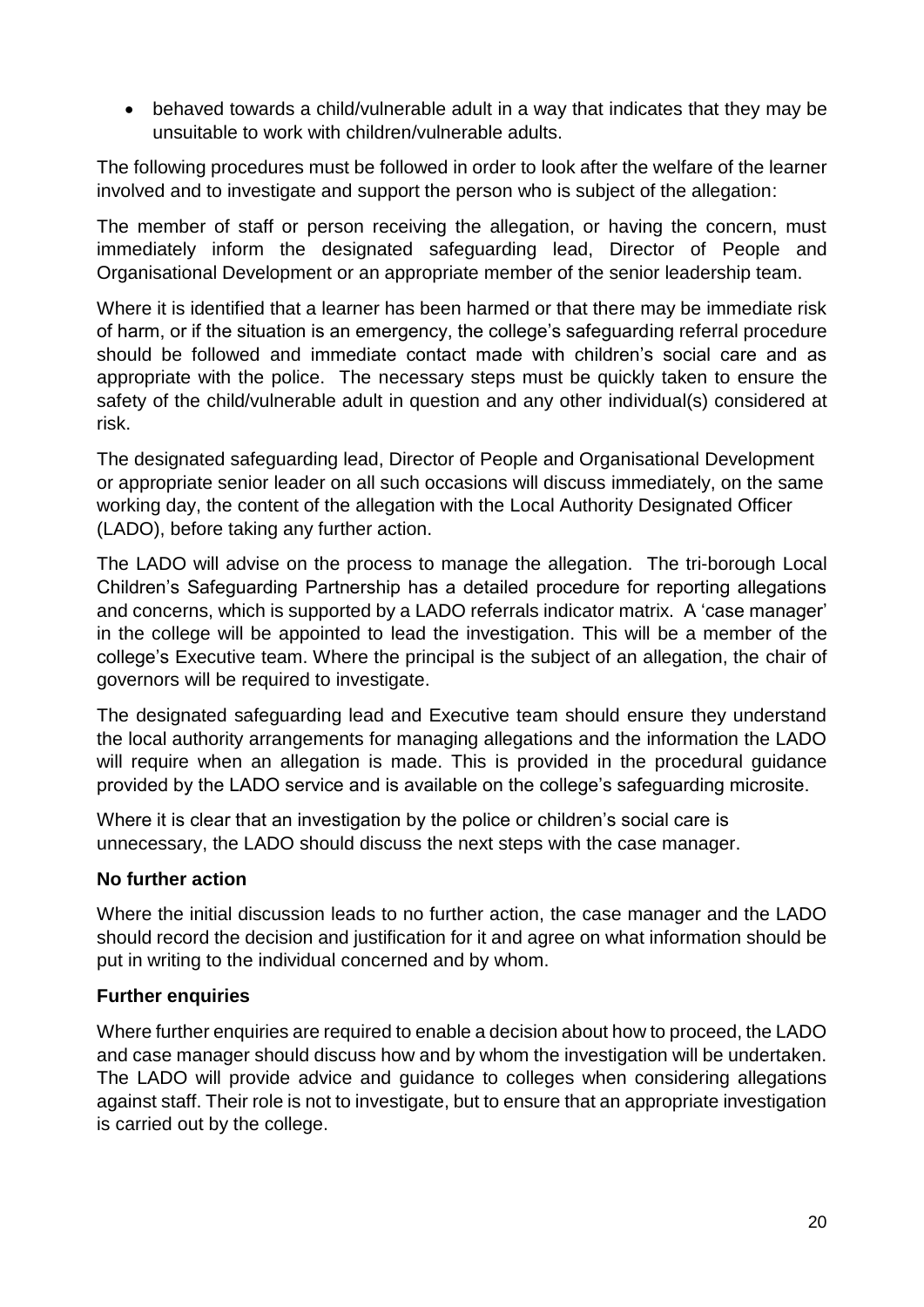# **Suspension**

Suspension should not be an automatic response when an allegation is reported. The case manager must consider carefully whether the circumstances warrant suspension from college or until the allegation is resolved.

If immediate suspension is considered necessary, the case manager should record the rationale and justification for this course of action. Where is has been deemed appropriate to suspend the individual, written confirmation should be given within one working day, giving as much relevant detail for the reason.

# **Confidentiality and information sharing**

During the initial assessment of the case, the agencies involved should share all relevant information they have about the person who is subject of the allegation and about the alleged victim.

The college must make every effort to maintain confidentiality while an allegation is being investigated or considered.

# **Allegation outcomes**

The definitions used when the college determines the outcome of an allegation are as follows:

- Substantiated
- Malicious
- False
- Unsubstantiated
- Unfounded

The options following on from the investigation outcome will range from taking no further action to dismissal. If the allegation is substantiated and the person is dismissed, resigns or the college ceases to use a contracted service, there is a legal duty to make a referral to the DBS for consideration of whether inclusion on the barred lists is required.

# **Concerns that do not meet the harms threshold**

As part of the college's approach to safeguarding, it is necessary to promote an open and transparent culture in which all concerns about adults working in or on behalf of the college are dealt with promptly and appropriately.

# **Low level concern**

A low level concern is any concern, no matter how small or one which causes a sense of unease or doubt. KCSIE provides examples of such behaviour to include:

- being over-friendly with learners
- having favourites
- taking photographs of young people on their mobile phone
- engaging with a young person on a one-to-one basis in a secluded area or behind a closed door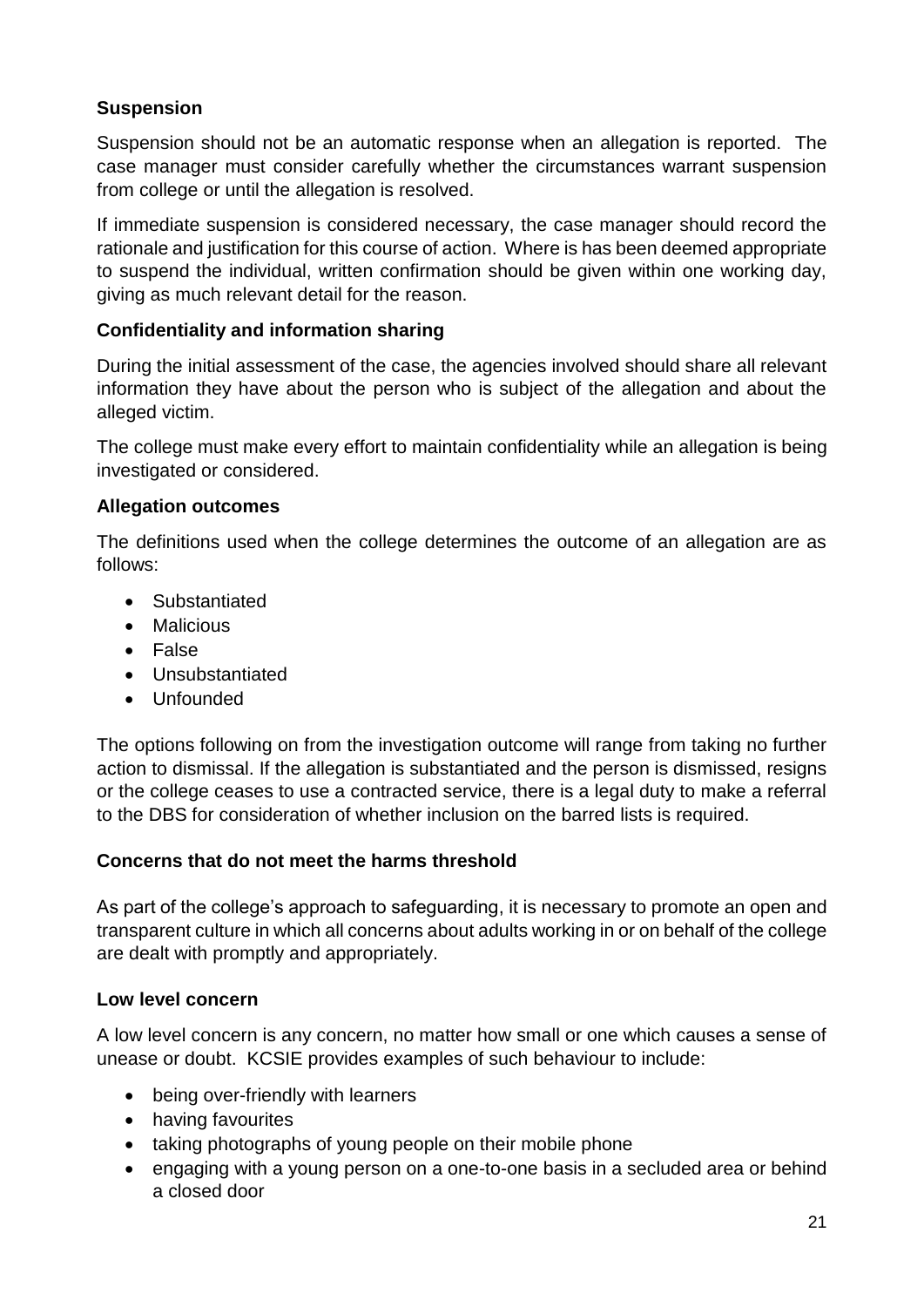• using inappropriate sexualised, intimidating or offensive language

It is imperative that any such concerns, which do not meet the harm threshold are shared on a need to know basis, recorded in writing and dealt with appropriately. The record should include details of the concern, the context in which the concern arose, and action taken.

Records should be reviewed so that potential patterns of concerning, problematic pr inappropriate behaviour can be identified. This may move the concern to meeting the harms threshold or disciplinary action.

# **15. Safer recruitment**

Safer Recruitment is one of the most important aspects of safeguarding children, young people and vulnerable adults. The governing body must ensure that there are effective systems in place to recruit new staff, including agency staff and volunteers. Safer Recruitment is not only about vetting people before they start, but to also ensure that the staff code of conduct is strong to identify inappropriate behaviour in appointed staff.

West London College is committed to promoting a culture of safe recruitment and, as part of that, adopt recruitment procedures that help deter, reject or identify people who might harm children or vulnerable adults. At least one person on every interview panel must have completed Safer Recruitment training.

Governors should ensure that there are effective processes in place for arranging checks, including DBS, identity, right to work in the UK and any required overseas police checks, often called a 'Certificate of Good Conduct'.

The governing body must reassure itself that all appropriate suitability checks have been undertaken and that the college maintains a Single Central Record (SCR), detailing the range of checks it has carried out on its staff. The SCR should be reviewed to ensure that it is being kept accurately.

When making appointments, the mechanisms must be in place within the college to check that any person employed to teach has the required teaching qualifications and has successfully completed any statutory induction required.

Details of the college's safer recruitment policy and procedure are available in the

Safeguarding in Employment Policy.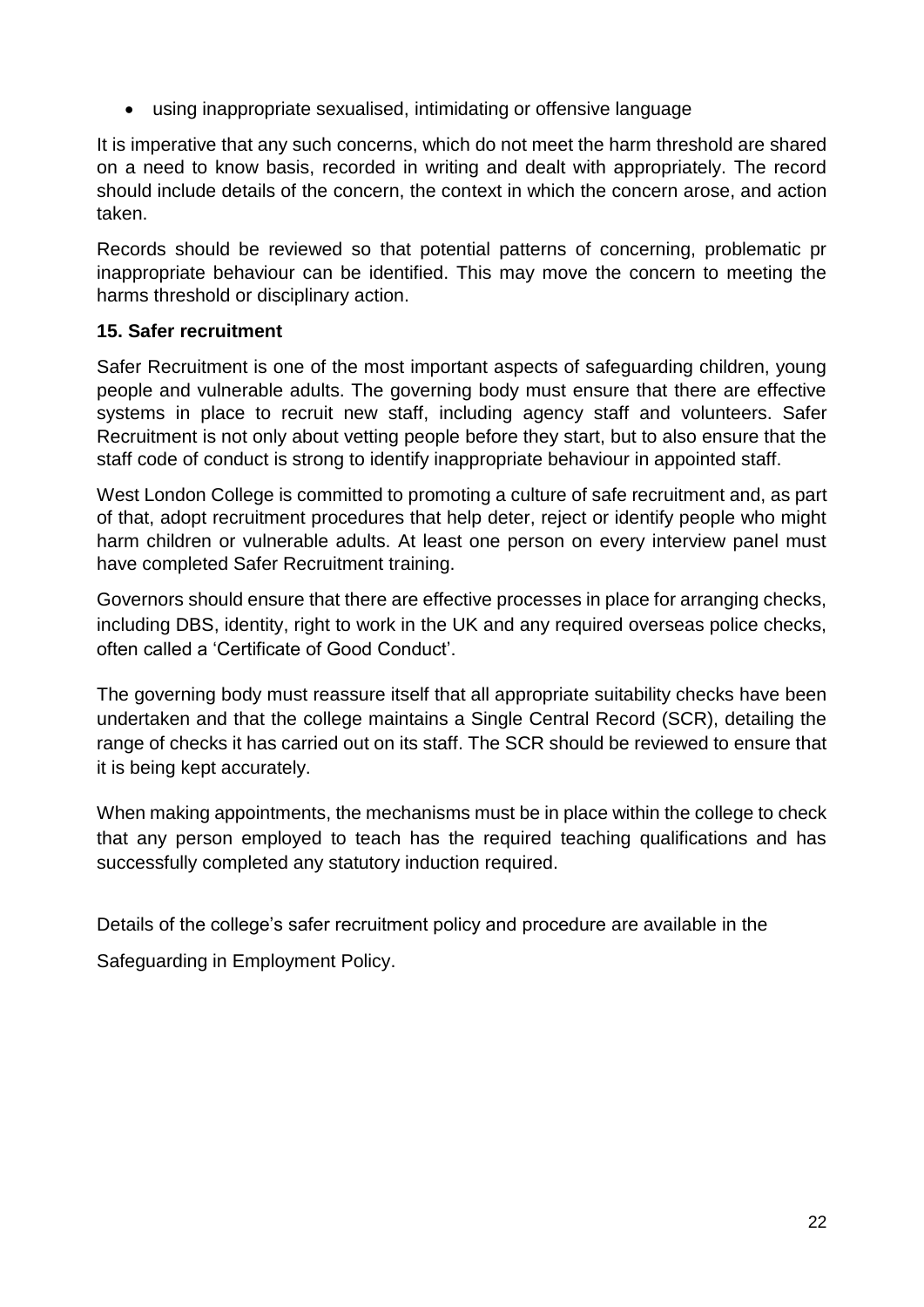# **Appendix 1. Safeguarding: what college staff should look out for (KCSIE 2021)**

# **Early help**

College staff should be particularly alert to the potential need for early help for a learner who:

- is disabled or has certain health conditions and has specific additional needs;
- has special educational needs, whether or not they have a statutory EHCP;
- has a mental health need;
- is a young carer;
- is showing signs of being drawn into anti-social or criminal behaviour, including gang involvement and association with organised crime groups or county lines;
- is frequently missing/goes missing from care or from home;
- is at risk of modern slavery, trafficking, sexual or criminal exploitation;
- is at risk of being radicalised or exploited;
- has a family member in prison, or is affected by parental offending;
- is in a family circumstance presenting challenges for the child, such as drug and alcohol misuse, adult mental health issues and domestic abuse;
- is misusing drugs or alcohol themselves;
- has returned home to their family from care;
- is at risk of 'honour'-based abuse such as Female Genital Mutilation or Forced Marriage:
- is a privately fostered child; and
- is persistently absent from education, including persistent absences for part of the school day.

# **Abuse and neglect**

All staff should be aware of indicators of abuse and neglect and raise concerns with the designated safeguarding lead when they are unsure. Staff should be aware that safeguarding incidents can be associated with factors outside the college and home environment and learners can be at risk of 'extra-familial' harms. These include sexual exploitation, criminal exploitation, sexual abuse, serious youth violence and county lines. Abuse can take place online or through technology.

# **Indicators of abuse and neglect**

**Abuse:** a form of maltreatment of a child or young person by inflicting harm or failing to act to prevent harm. Children may be abused by an adult or adults or by another child or children.

**Physical abuse:** a form of abuse which may involve hitting, throwing, poisoning, burning or scalding, drowning suffocating or otherwise causing physical harm.

**Emotional abuse:** the persistent emotional maltreatment of a child or young person such as to cause severe and adverse effects on their emotional development. For example, conveying to a child that they are worthless, unloved or inadequate.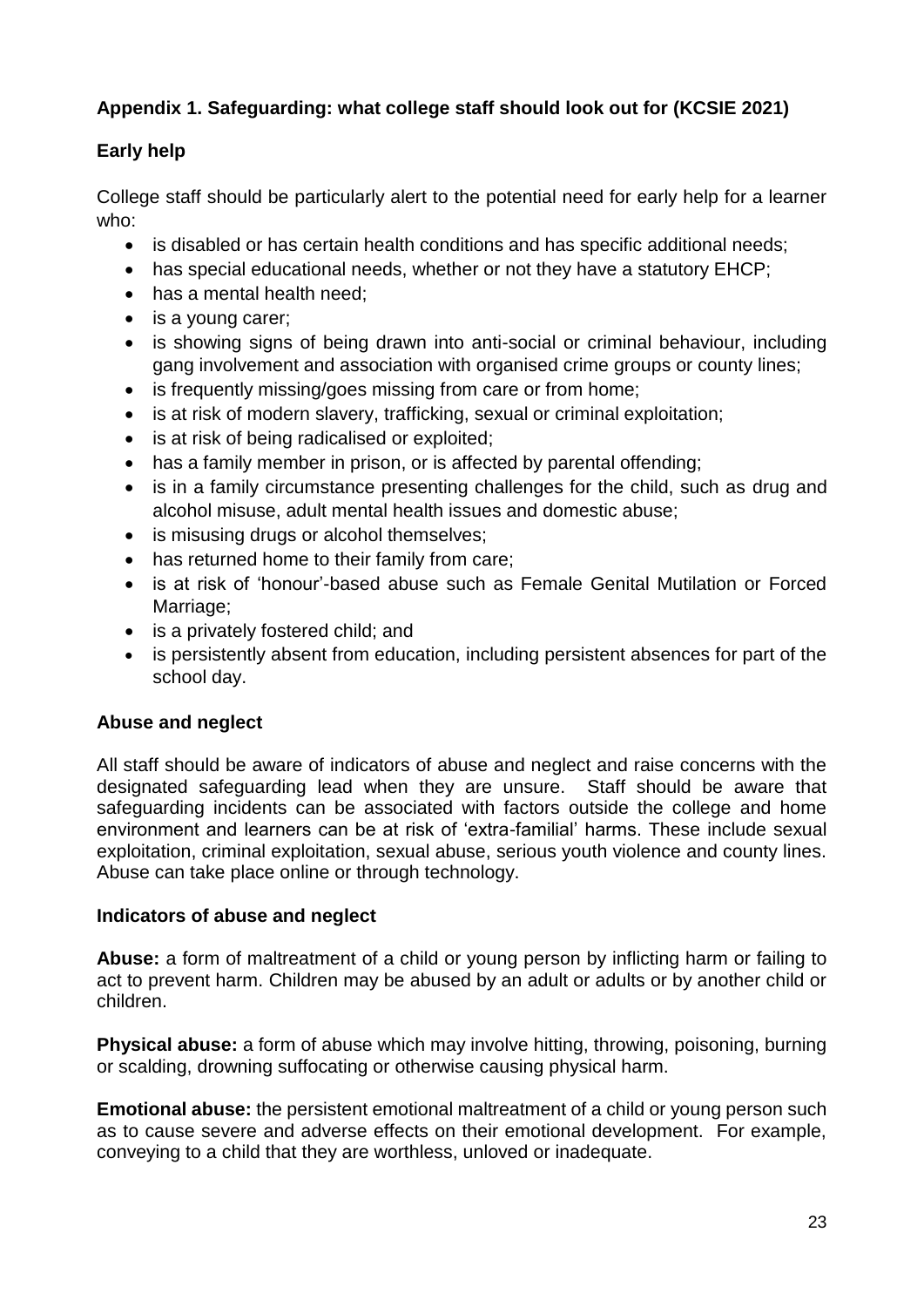**Sexual abuse:** involves forcing or enticing a child or young person to take part in sexual activities, not necessarily involving violence, whether or not the child is aware of what is happening. Sexual abuse can take place online and technology can be used to facilitate offline abuse. The sexual abuse of children by other children is a specific safeguarding issue, known as peer-on-peer abuse, and **all** staff should be aware of it and the college's procedure for dealing with it.

**Neglect:** the persistent failure to meet a child's basic physical and/or psychological needs, likely to result in the serious impairment of the child's health or development.

#### **Safeguarding issues**

All staff should have an awareness of safeguarding issues that can put children and young people at risk of harm.

# **Child Criminal Exploitation (CCE)**

This is a form of abuse where an individual or group takes advantage of an imbalance of power to coerce, manipulate or deceive a child into taking part in criminal activity, in exchange for something the victim needs or wants, for financial reward and/or through violence or threat of violence. Specific forms of CCE include children and young people being forced or manipulated into transporting drugs or money through county lines, shoplifting, pickpocketing or threatening/committing serious violence to others.

# **Child Sexual Exploitation (CSE)**

CSE is a form of sexual abuse where an individual or group takes advantage of an imbalance of power to coerce, manipulate or deceive a child into taking part in sexual activity. CSE can occur over time or be a one-off occurrence and may happen without the child's immediate knowledge, for example through sharing videos or images on social media. CSE can include 16 and 17 year olds who can legally consent to have sex. Some may not realise they are being exploited and believe they are in a genuine romantic relationship.

# **Female Genital Mutilation (FGM)**

All staff should speak to the designated safeguarding lead if they have any concerns about a child or young person at risk of female genital mutilation. This may be alerted by a planned/extended visit to the child or young person's country of origin. There is a specific **legal duty on teachers**. If a teacher, in the course of their work, discovers that an act of FGM has been carried out on a girl under the age of 18, the teacher **must** report this to the police.

# **Mental health**

All staff should be aware that mental health problems can, in some cases, be an indicator that a child or young person has suffered or is at risk of suffering abuse, neglect or exploitation. Staff are well placed to identify concerns about a young person's mental health and emotional wellbeing and to refer them to the safeguarding team for early intervention or higher levels of support from appropriately trained professionals.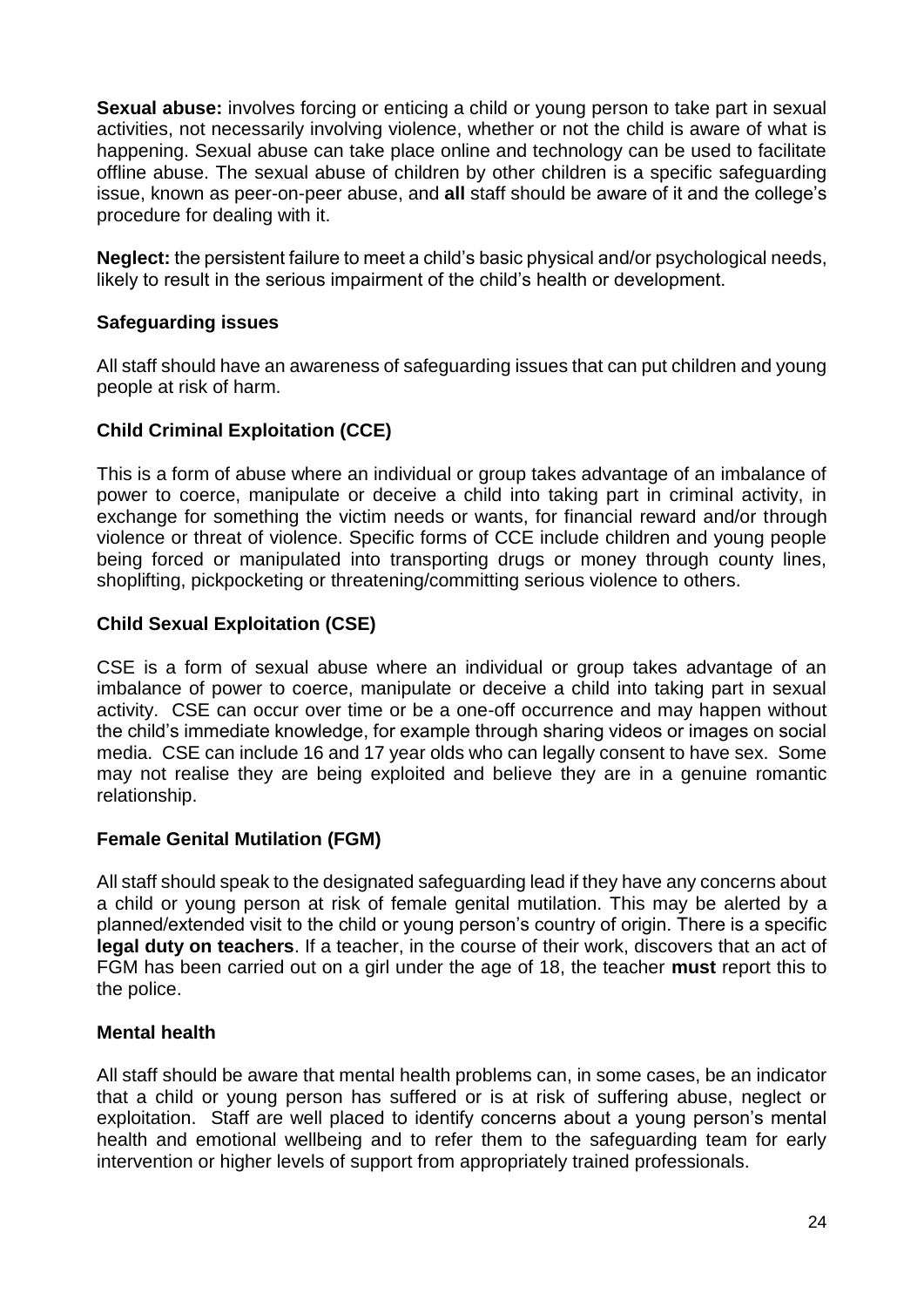#### **Peer-on-peer abuse**

All staff should be aware that children and young people can abuse their peers, and that this can happen inside and outside of college and online. It is important that all staff understand the importance of challenging inappropriate behaviours between peers, to ensure that unacceptable behaviours which create an unsafe environment are eradicated. See section 10 for further details on how the college manages instances of peer-on-peer abuse.

#### **Serious violence**

All staff should be aware of the indicators which may signal children and young people are at risk from, or are involved with serious violent crime. These may include increased absence from college, poor attitudes and behaviour, a change in friendships with older individuals or groups, a decline in performance, signs of self-harm or signs of assault or unexplained injuries.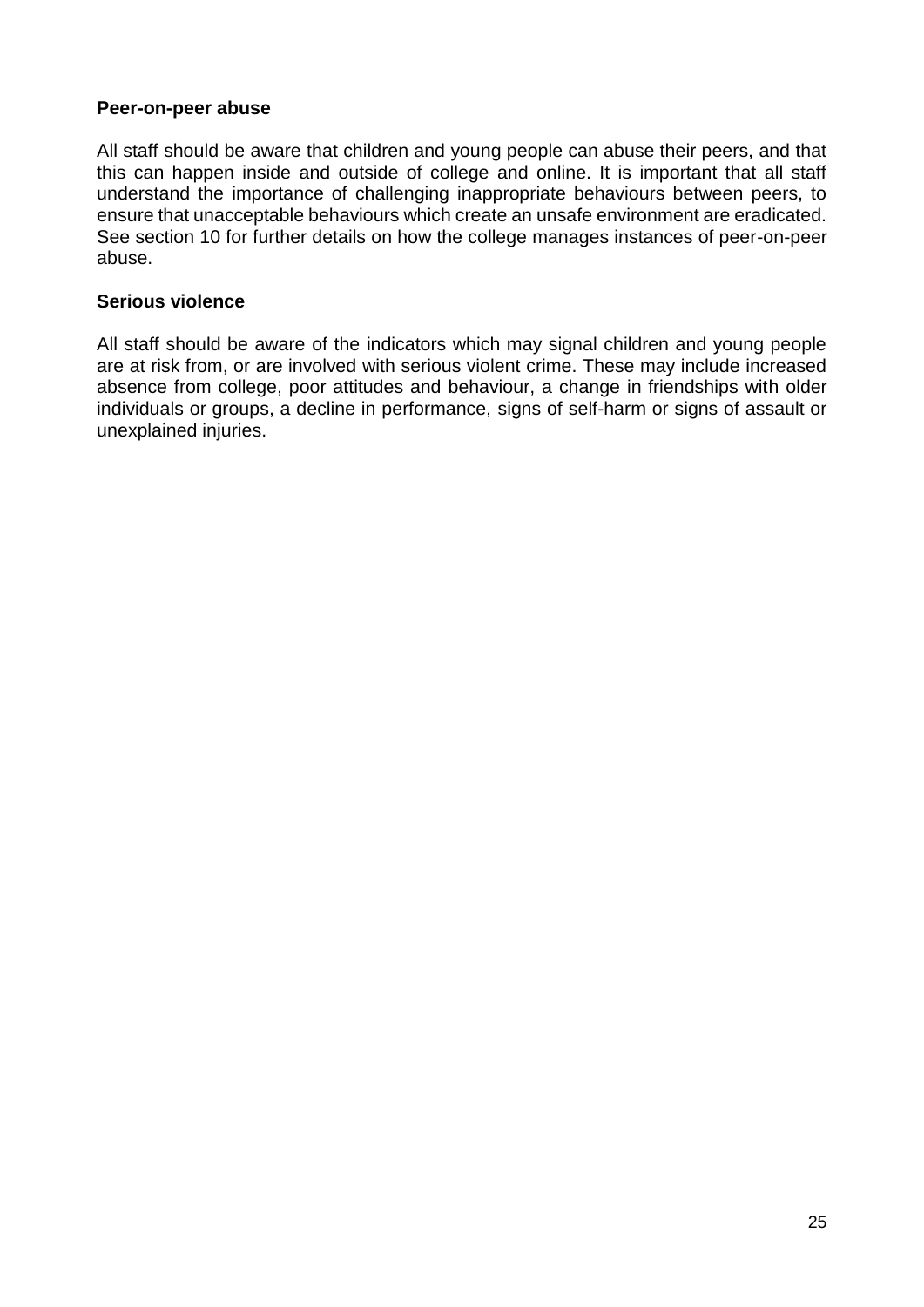| Name                         | Role        |                                       | Contact details          |
|------------------------------|-------------|---------------------------------------|--------------------------|
| <b>Christopher Nixon</b>     | <b>DSL</b>  | <b>Director of Student</b>            | 07776 202409             |
|                              |             | Services and Safeguarding             | c.nixon@wlc.ac.uk        |
| Sara Woodward                | <b>DDSL</b> | <b>Assistant Principal</b>            | 07500 100073             |
|                              |             | <b>Quality &amp; Student Services</b> | s.woodward@wlc.ac.uk     |
| <b>Charles Nelson</b>        | <b>DDSL</b> | <b>Assistant Principal</b>            | 07768 710936             |
|                              |             | <b>Hammersmith</b>                    | c.nelson@wlc.ac.uk       |
| <b>Tracy Round-Turner</b>    | <b>DDSL</b> | <b>Assistant Principal</b>            | 07768 485723             |
|                              |             | <b>Ealing Green</b>                   | t.round-turner@wlc.ac.uk |
| Sue Jenkins                  | <b>DDSL</b> | Head of Inclusive Learning            | 07833 083963             |
|                              |             |                                       | s.jenkins@wlc.ac.uk      |
| Judi Hobson                  | <b>DDSL</b> | <b>Head of Apprenticeships</b>        | 07956 969807             |
|                              |             |                                       | j.hobson@wlc.ac.uk       |
| <b>Daniel Bristow-Bailey</b> | <b>DDSL</b> | <b>Student Services Manager</b>       | 020 7565 1283            |
|                              |             | (Safeguarding & Wellbeing)            | b.chinenzura@wlc.ac.uk   |
| Kerri Ryan                   | <b>DDSL</b> | <b>Student Services Manager</b>       | 020 7565 1283            |
|                              |             | (Careers & Employability)             | k.ryan@wlc.ac.uk         |

# **Appendix 2. The college's safeguarding team and contact details**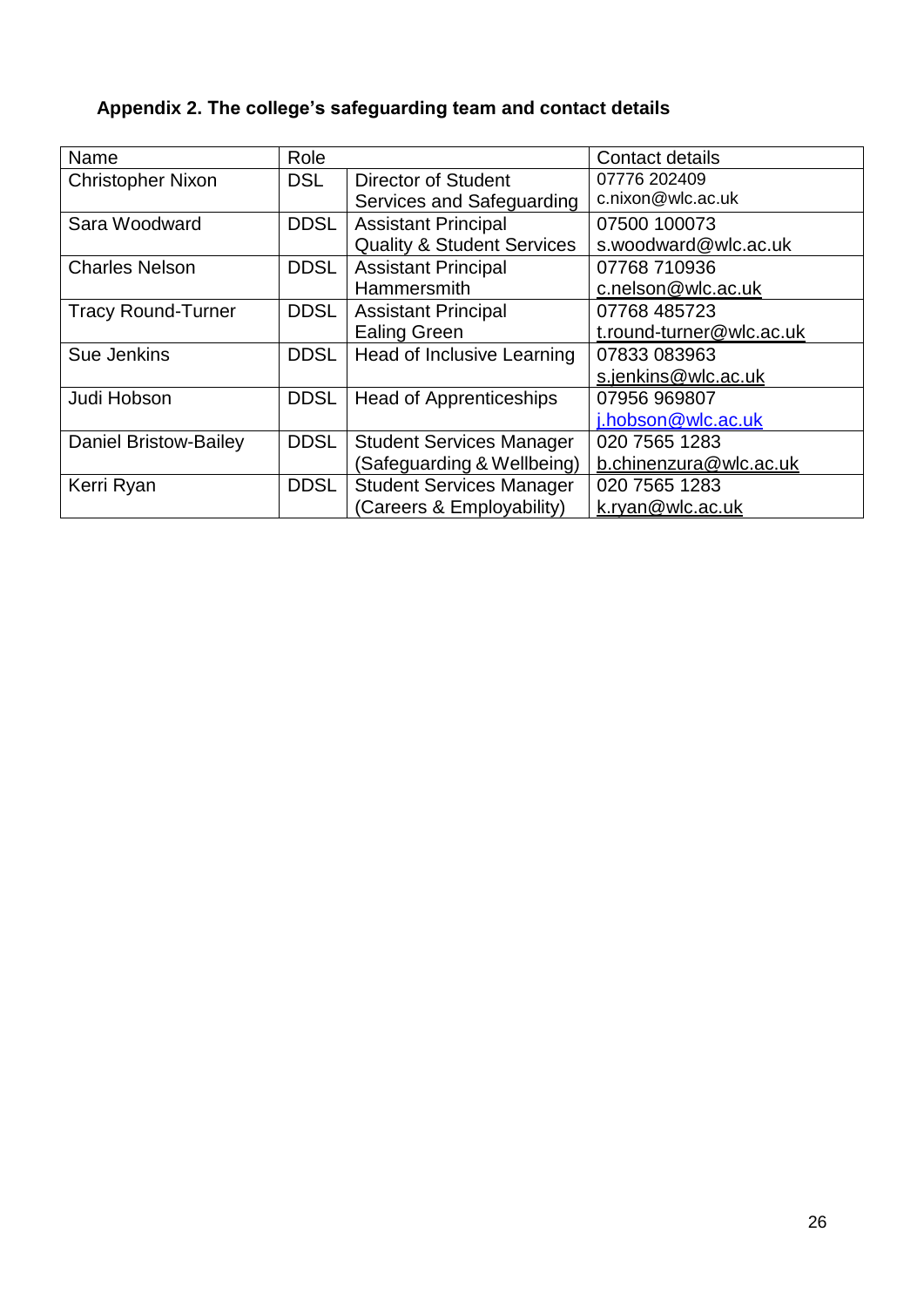#### **Appendix 3. West London College's Safeguarding Referral Procedure**



- A member of staff has a concern about a learner who is or may be vulnerable
- A member of staff has a concern about a learner who is / has been absent / who they are unable to make contact with or who has gone missing
- A learner is having personal/family/emotional difficulties or there are concerns in the community
- A learner raises a concern about another learner's safety/wellbeing
- A parent / carer / external agency raises concern about a learner **There are many forms of vulnerability, please see the college's Safeguarding Policy or**

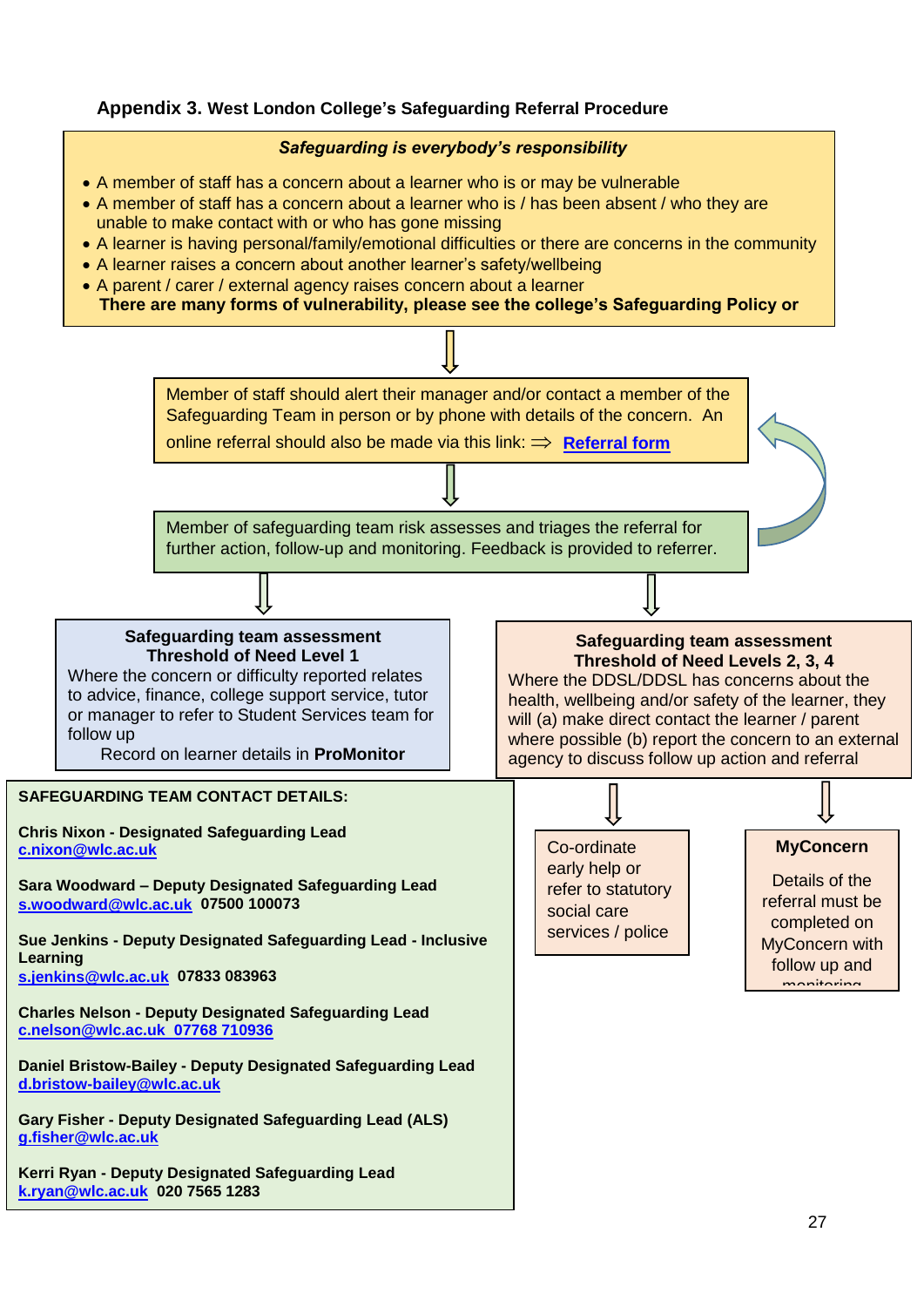# **Appendix 4. Contact details for safeguarding via local authorities**

#### **Hammersmith & Fulham**

# **Consultation and Advice about a child/young person resident in London Borough of Hammersmith and Fulham**

For a discussion about any concerns you have regarding a child, contact the Initial Consultation and Advice Team (ICAT) to speak to a Social Worker on tel: 020 8753 6600 (Out of hours – 020 8748 8588)

#### **For case consultations please contact the Child Protection Advisers:**

*Tricia Hunte Charlotte Holt Piyush Bhattacharya*

Telephone: 020 8753 5125

#### *Megan Brown*

Safer Organisations (incorporates LADO) and Safeguarding in Education Manager Telephone: 020 8753 5125 Mobile: 07776 673 020 Email: [megan.brown@lbhf.gov.uk](mailto:megan.brown@lbhf.gov.uk)

**For LADO referrals speak to the Designated Safeguarding Lead Chris Nixon in the first instance. You can contact the duty Child Protection Adviser:**

Telephone: 020 8753 5125

#### **CSE Lead**

#### *Emily Harcombe*

Family Support and Child Protection Advisor (Monday to Wednesday only) Telephone: 020 8753 6918 Mobile: 07467 734 648 Email: [emily.harcombe@lbhf.gov.uk](mailto:emily.harcombe@lbhf.gov.uk)

#### **Tri-borough FGM**

#### *Rochelle-Ann Naidoo*

Tri-borough Senior Practitioner Telephone: 020 7641 1610 Email: [rnaidoo@westminster.gov.uk](mailto:rnaidoo@westminster.gov.uk)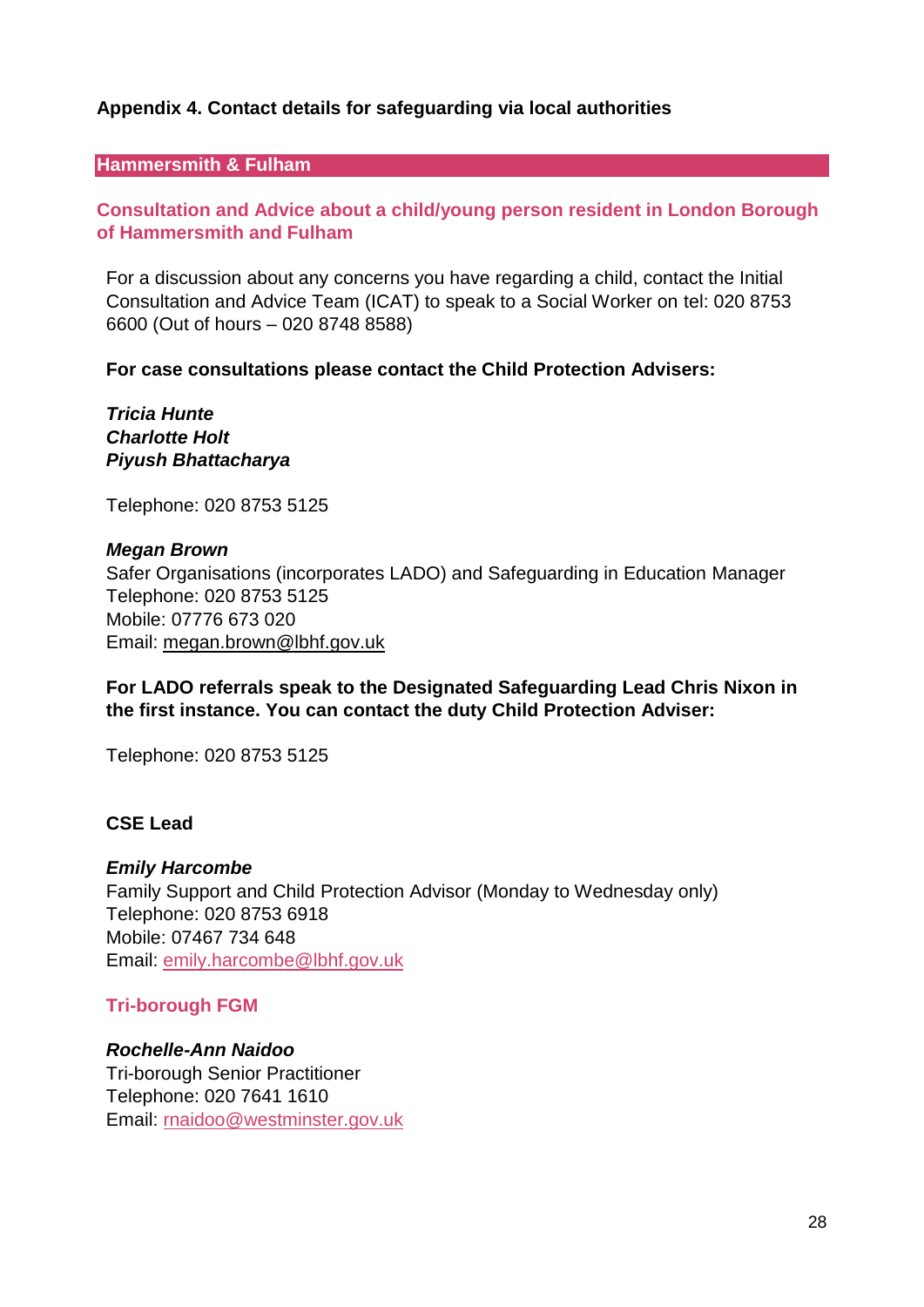#### **Bi-borough PREVENT**

#### **Contact the local team on:**

Telephone: 020 8753 5727 Email: [prevent@lbhf.gov.uk](mailto:prevent@lbhf.gov.uk)

#### **Tri-borough Multi-Agency Safeguarding Hub (MASH)**

*Karen Duncan* Tri-borough MASH Business Support Officer Telephone: 020 7641 3991 Email: [kduncan1@westminster.gov.uk](mailto:kduncan1@westminster.gov.uk)

#### **Hammersmith and Fulham School Admissions, Attendance, Child employment, Elective home education and children missing education (ACE) Team**

*Elizabeth (Liz) Spearman*

Hammersmith and Fulham Head of ACE and Admissions Telephone: 020 8753 6231 Email: [elizabeth.spearman@lbhf.gov.uk](mailto:elizabeth.spearman@lbhf.gov.uk)

#### **Ealing**

**Consultation and Advice about a child/young person resident in London Borough of Ealing**

#### **Ealing Children's Integrated Response Service (ECIRS)**

To discuss possible harm to children ring the consultation line 020 8825 5236

Where it is clear a referral to Children's Social Care is needed, contact ECIRS on 020 8825 8000 (24-hour number)

#### **Any allegations against staff should be discussed in the first instance with Chris Nixon the Designated Safeguarding Lead for WLC.**

#### **LADO for Ealing:**

Paul Andrews

asv@ealing.gov.uk / child.protection@ealing.cjsm.net

020 8825 8930

#### **Ealing Adult Social Care**

Contact help desk initially on 020 8825 8000